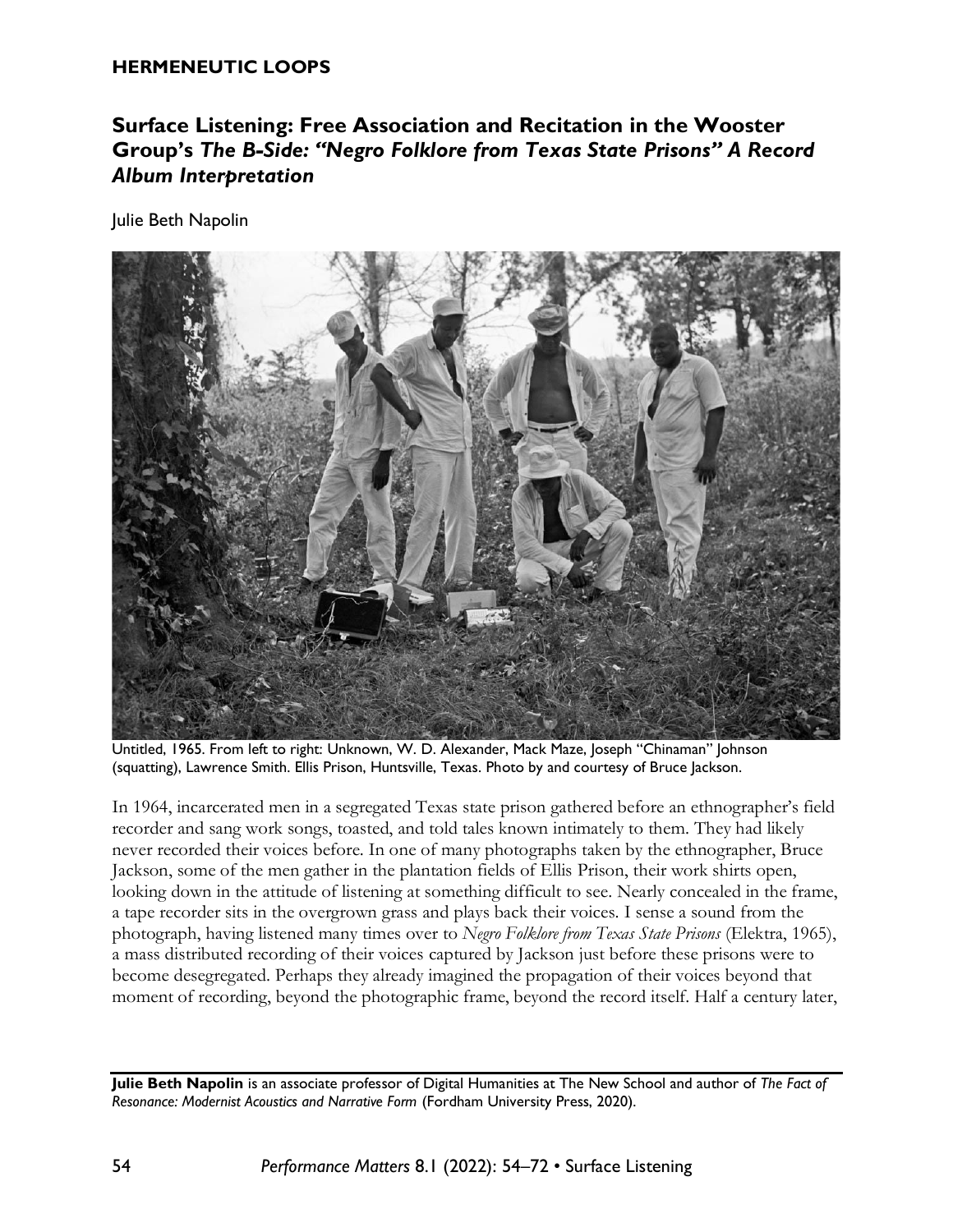the Wooster Group's *The B-Side: "Negro Folklore from Texas State Prisons," A Record Album Interpretation* (2017), directed by Kate Valk, presents a verbatim recitation of Jackson's 1965 ethnographic recording. Three African American performers—Eric Berryman, Jaspar McGruder, and Philip Moore—listen to the recording live on stage through in-ear receivers and re-perform the record in real time as the LP plays on a turntable visible (but mostly inaudible) to the audience. The performers hear the recording and then "transmit" it to us. They are its medium.

*The B-Side* is, to some extent, about Berryman's desire, he says in the show's preamble, "to learn the songs, *really* learn them." Berryman, the MC and cocreator of the show, had already been learning to recite the songs and toasts on *Negro Folklore from Texas State Prisons* when he attended a performance of *Early Shaker Spirituals*, a 2014 Wooster Group performance, also directed by Valk. It "channels" a 1976 LP of the same title. Its performers listen to the recording of religious songs through in-ear receivers and present a verbatim recitation. Berryman, who is Muslim, heard in that technology an artistic possibility for the record he had been studying.<sup>1</sup> Sitting in the audience of *Early Shaker Spirituals*, a multiracial cast of both men and women, Berryman thought to himself, "I have to figure out how to do this with work songs." Prison songs, he also thought, could be enjoyed in the way that one readily enjoys and sings along to Bessie Smith (Berryman, interview by author, June 6, 2020). After the show, he drafted an email to Valk. He did not yet know her or that they would work together to create a show.

It is undecidable whether the company joined with Berryman or Berryman with the company, a story I will not so much relay as transmit here. *Negro Folklore from Texas State Prisons* became the source of a companion piece to *"Early Shaker Spirituals"* (hence "the B-side"). The record testifies to experiences in prison and what predates them, the men being inheritors of songs whose origins lie in slavery: recitation is essential to the record's formal existence. Recitation, Korean American novelist and artist Theresa Hak Kyung Cha ([1982] 2001) has shown, is a linguistic tool of colonial education as well as a politically necessary tool of testifying to histories of collective violence. The two exist side by side, painfully but not irreconcilably. *The B-Side* has everything to do with the politics of playback and the ethical implications of reciting, where voices also appear beside rather than against one another.

The Wooster Group works as an ensemble, with its longstanding and salaried members but also a number of artistic "associates" whose main work traditionally lies elsewhere (Berryman, McGruder, Moore, and Jackson are all associates, and some, like Jackson, are not actors). These associates continue to be listed in the company's biography to the extent that they continue to be "current" and work with the ensemble. There are, finally, "founding and original members." As an artist leaves the company or ceases to associate, they are no longer listed. The biography of the company is somewhere between a foundational past and the most-current present. The in-between is not so much elided or even "lost"—a term favoured by archivists and so-called "blues hunters" (Brooks 2021) alike—as it is no longer a node or continued site of association. Something of this temporality resembles the psyche. To free associate as Freud understood it is to follow the "train" of whatever might come to one's mind, so as "to make it possible for the analysand to form relationships between what was and what is" (Silverman 2005, 40).<sup>2</sup> Thought assumes an audience—the Freudian Pair—which refers "the monologic nature of solitary inner speech to the dialogical structure of a two-person relation" (Bollas 2002, 7).

*The B-Side* would at first appear to be monologic. Yet, it takes inner acts of listening and bears them before an audience so as to engage in a number of pairings—between performer and director,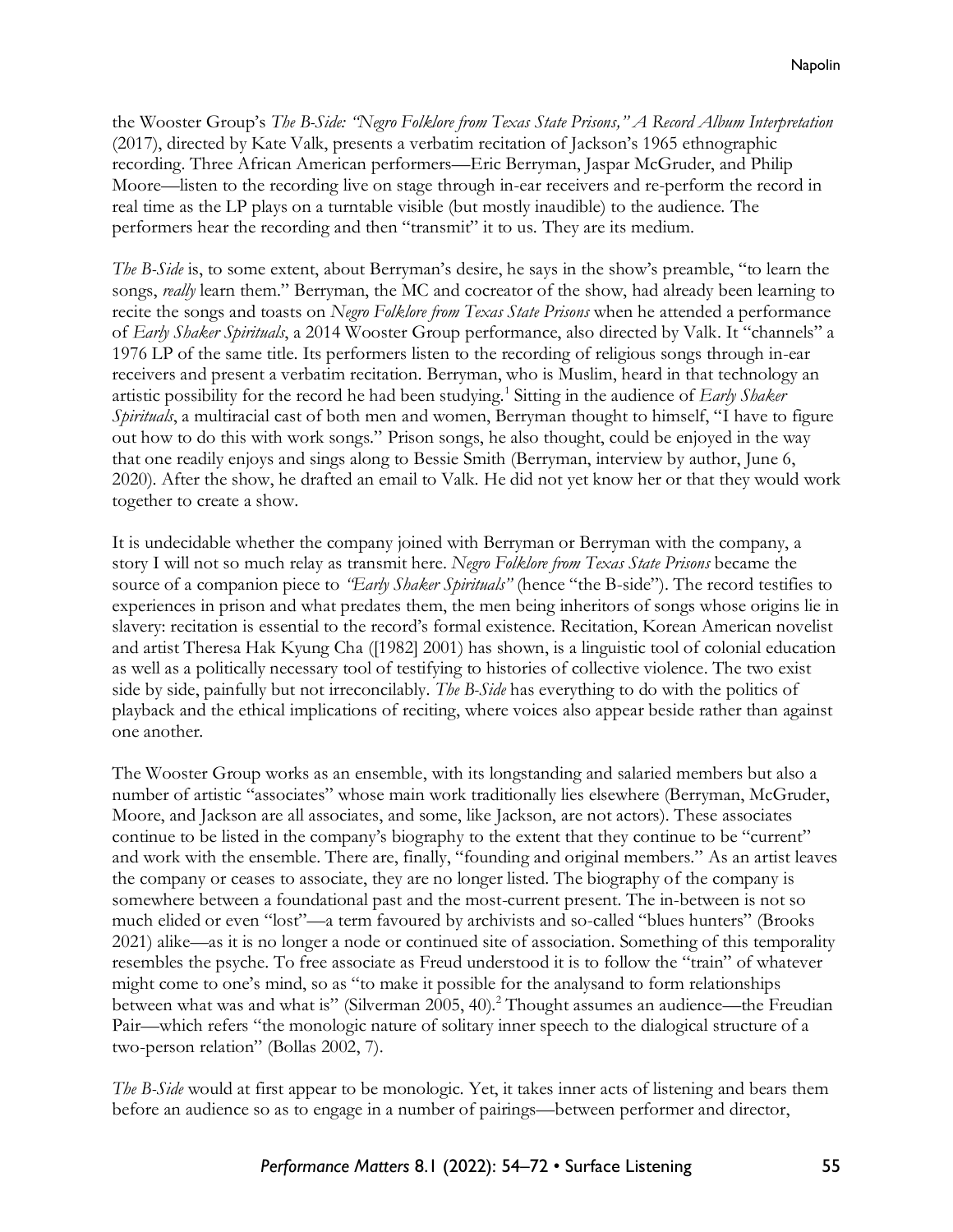performer and ethnographer, performer and audience, and the Wooster Group and itself. This latter pairing involves a self-conscious commentary on the work and traditions of the Wooster Group, returning the makers to the company's previous work. Free association can include the "return of the unwanted," such that its freedom is also framed by resistances (Bollas 2002, 9). "Thus free association is always a 'compromise formation' between psychic truths and the self's effort to avoid the point of such truths" (9−10). The show's provocation, for me as only one listener, is the question of what it means to associate across race, gender, and age, for Berryman to associate with Valk and Jackson, to have entered the Wooster Group's Performing Garage, and to change the group's longstanding way of making a performance. <sup>3</sup> A largely white theatre audience in New York City—and in the kind of black box theatre whose spatial politics are tied to a long history of white performance—is asked to listen to a work that is listening to itself and to Blackness.

"The song tradition documented in this book no longer exists," Jackson writes in the preface to *Wake Up Dead Man: Hard Labor and Southern Blues* ([1972] 1999). "It ended the day segregation in prisons ended" (vii). It depends on who is writing the history, on "who speaks," as Roland Barthes ([1967] 1977) might say, but also on "who listens" (Napolin 2017, 2020). *The B-Side* reopens Jackson's declarative statement to inquiry. The tradition, which began on "brutal plantations of the Deep South" then to survive the Civil War on the southern agricultural prison farm (Jackson 1972, vii), no longer exists, but the songs surely do. In the Atlantic world, Blackness is tied up with strategies of orality as memory and performance as historiography. The songs and tales, oral in their beginnings, travelled from mouth to mouth, from body to body, being collective in their authorship and purpose. The recording by Jackson captured these still-transforming songs in one shape that continues to be transmitted. But it is only one record of what was and is multiple.

Jackson made this recording on the cusp of de jure desegregation, which remains an ongoing, incomplete event, as much as the "imagined community" that is America might claim or wish otherwise (Anderson 1983). Race in the United States continues to be lived and framed through narratives and experiences of an intransigent Black and white antagonism. It feels like an intractable framework of American life. *The B-Side* does not so much escape these antagonisms as unfold a series of ethical implications about what it means to listen, and under these conditions. The freedom of its association—how Berryman, Valk, and Jackson came together to make the show—bears profoundly on the songs whose beginnings were unfree. They are recited in a world where the past is not yet past.

Ron Vawter, one founder of the Wooster Group with Elizabeth LeCompte, remarked that their work involves "going back over the tapes of the twentieth century to see what had happened, to see what had gone wrong" (Etchells 1999, 102).<sup>4</sup> It is a concrete summary of the politics of recitation as pedagogy: to understand what has gone and is still going wrong, you have to go "back over" it. This movement is a foundational modernist concept of ego psychology. I have described elsewhere how, with the composition of "Mourning and Melancholia" in 1920, Freud understood the ego to be a kind of phonographic record that stored and replayed voices from the past; they are the voices most hurtful to and indicting of the self.<sup>5</sup> In the talking cure, one goes over and recites these voices with another—listening and self-listening open the possibility of transformation.

In the case of the Wooster Group, these records, though linked to the company through personal attachment and desire, are cultural, historical, and iconic. In pursuing "what had happened, . . . what had gone wrong," Freud sought the hidden depth of voices recorded by the ego. The Wooster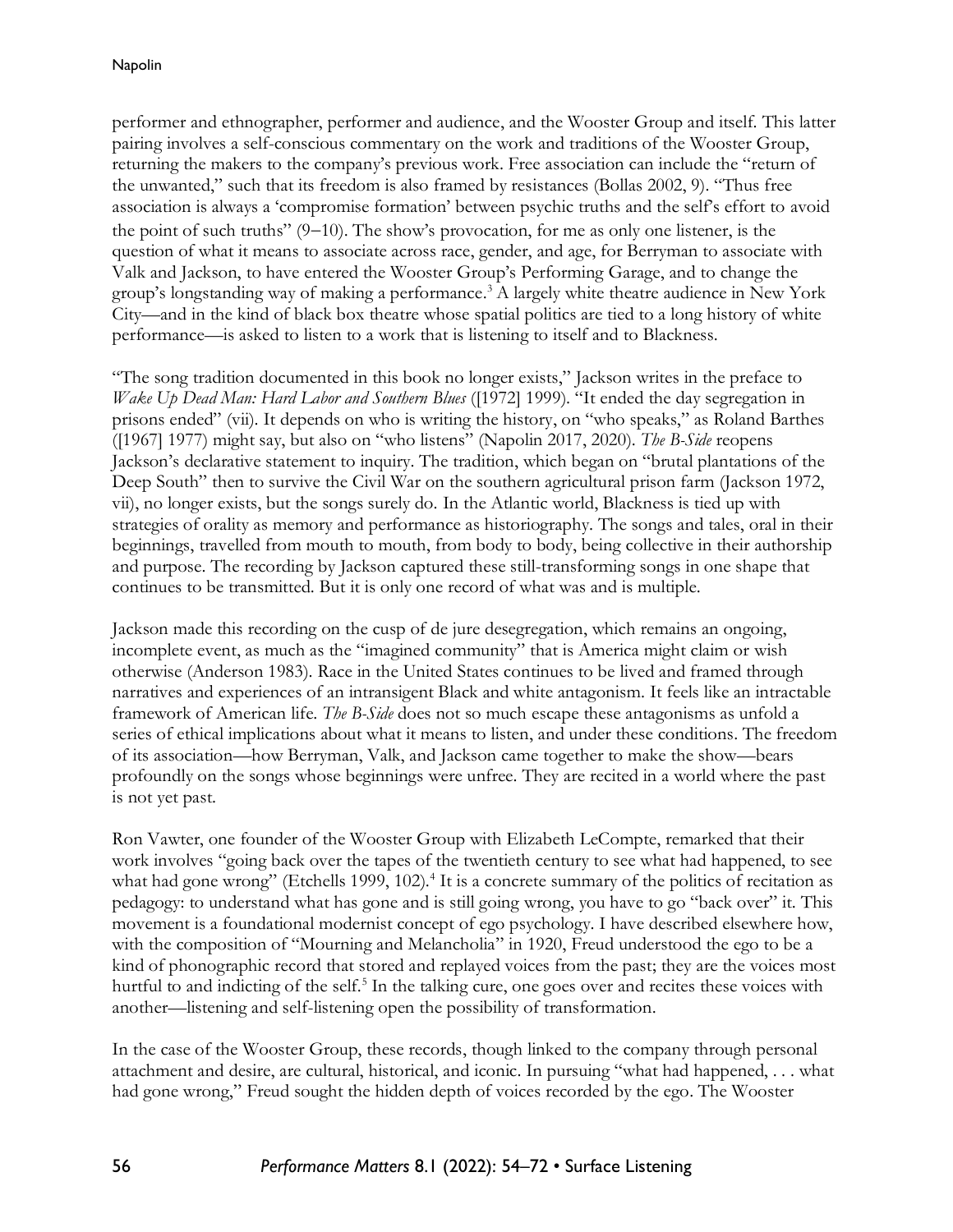Group preserves their surface. New York choreographer Annie-B Parson (2016) describes surface as the "exterior of the work," that is, "how it appears" (n.p.). It can be lifted and placed onto another surface, as would a layer that shapes the presiding surface differently. French historian Michel Foucault (1982), whose aversion to psychoanalysis is well documented, would perhaps call this going back over the surface of things a *remanence*. It is an enunciative analysis that deals with appearances, which contrasts with a historical analysis that seeks a statement's originating subjectivity or a postulated interior to which its imputed meaning can be traced. <sup>6</sup> Literary theorists Stephen Best and Sharon Marcus would here invoke the notion of "surface reading" that deals in "presences," rather than hunting for imputed absences. Such remanence is to "let ghosts be ghosts, instead of saying what they are ghosts *of*" (Best and Marcus, quoted in Klein 2013, 666). Verbatim recitation is to go back over the tapes, not their animating event, but in the enunciative surfaces events leave behind.

To repeat and retransmit also forms the ligaments of circum-Atlantic historiography, where to engage in song, dance, gesture, and ritual is already to have remembered (Roach 1996). In *The B-Side*, then, the Wooster Group's traditions of enunciative analysis, or sourcing, replay, and reenactment collaborate with Black sonic historiography and its traditions of memory. Those traditions, though they predate modernity, were also sundered by it. They cannot be separated from the fact that, from the moment enslaved people made contact with the New World, traditional memory was violently suppressed. The wrongdoing *The B-Side* rehearses is foundational to modernity in its memoriality, that is, its constant sense that to do is to do again without being fully able to undo. The work necessarily trades in the suppression of memory and its remanence even as it goes over the tapes and what escaped them.

To interpret this going over, an association between Black performers and a historically white company, demands that one move between two literatures of listening. *The B-Side* joins the archive of Black sonic performance as surrogation (Roach 1996). What Foucault calls the statement's "survival in time" (1982, 124) is paired with fugitivity and escape. "The fugitive enacts by enunciative force," writes critical theorist Ashon Crawley, "by desire, by air, by breath" (2016, 6). Oral enunciation depends upon an atmospheric passage and, as such, cuts through the concept of the individual, which is premised upon the property relation. 7 "From the Latin *ex*- meaning out and *nunitus* meaning messenger," Crawley continues, "enunciation . . . carries a word, a phrase, a plea, a praise, a prayer, a psalm" (36). African American singing—whose condition Crawley rescues as the simplest attempt to "keep on breathing," which lies behind all "narratives of escape"—has always been dangerous in the New World (35). The Wooster Group's techniques of reenactment and their formal arrangement of the ethnographic artifact become what they could not have been otherwise: a future historiography. It is "gifted," as Du Bois ([1902] 1999) says of the African American spiritual, "with second-sight in this American world" (10). In singing, toasting, and preaching, the three performers enunciate the recording anew; two and perhaps more spaces associate.

I sat in the audience many times over. What follows is an ensemble and a critical narrative that free associates, bringing the literature of listening, quotations, songs, and interviews into contact. I present on the page listening to and remembering *The B-Side*, all acts of listening being what critical theorist Peter Szendy (2008) calls an "arrangement" (99). I have arranged these associations, some of them scenes of listening within listening (mise-en-scène becomes mise-en-abyme), some of them things overheard and left unsaid. Listening, as a concept, is at the heart of what it means for *The B-Side* to associate. In making his field recording, the ethnographer listens to incarcerated men; these men listen to themselves and each other; the actors listen to the LP as it is played; and they listen to themselves listening, as they also sing what they hear; and the audience listens. The source material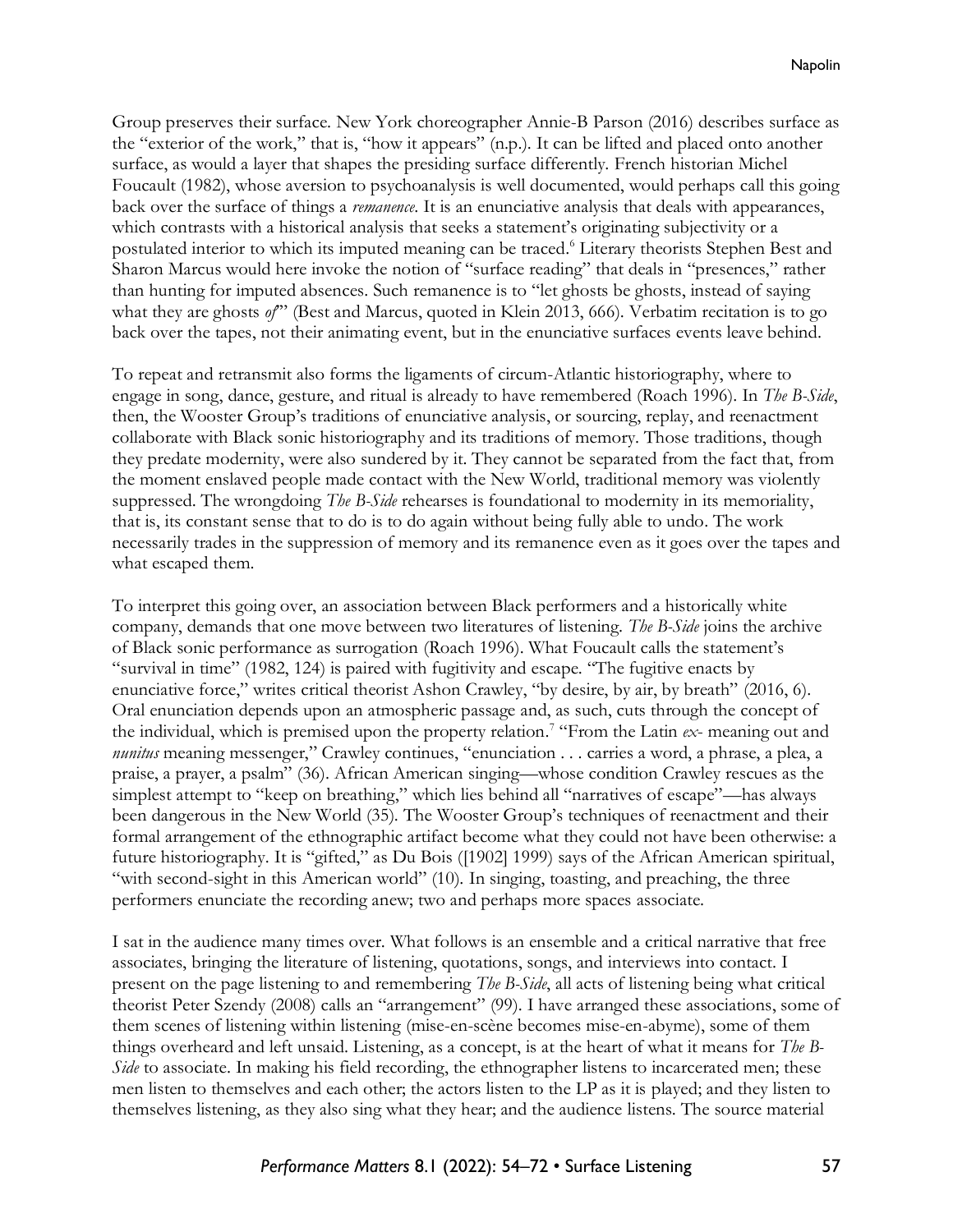(the phonograph record) and its "place" (recorded in Texas but replayed in New York) moves from location to location, encounter to encounter, enunciation to enunciation: a record album makes contact with the performers' own associative memories and desires, but also those of the audience. The force of enunciation in *The B-Side*, its "voice," will prove to be fundamentally expropriated. For one link in the chain of associations willingly admits what is outside of it. This voice is associative not only in its logic but in its being: it is not quite itself, never quite in its place, not belonging to anyone except when to be found in the redoubling strategies of association, as a way of being together and making theatre.

## **Free Association, or "Low Waves of Meaning"**

Berryman, a young man of thirty, comes to the foot of the stage and introduces himself. He is dressed in a t-shirt, khaki pants, and sneakers, standing before the audience both as an actor and as himself. Berryman is positioned behind a small table where a record player sits. He holds up the old record cover for the audience to see. I linger on a photo of Berryman and Moore taken by Jackson (who on many nights sat in the audience). It captures a mise-en-scène that stayed in my memory long after seeing the show for the first time.



Eric Berryman and Philip Moore in *The B-Side:* "*Negro Folklore from Texas State Prisons*," *A Record Album Interpretation*. Photo by Bruce Jackson, 2017; courtesy of the Wooster Group.

The photo, like the phonograph record, captures a fleeting moment. Berryman looks into the distance, palms opened and gaze raised, as if in worship. Lying on the table next to the record player is Jackson's book of oral history, *Wake Up Dead Man*. It begins with a series of voices of incarcerated men, also taped by Jackson between 1964 and 1966 and transcribed by him. Jackson excerpts and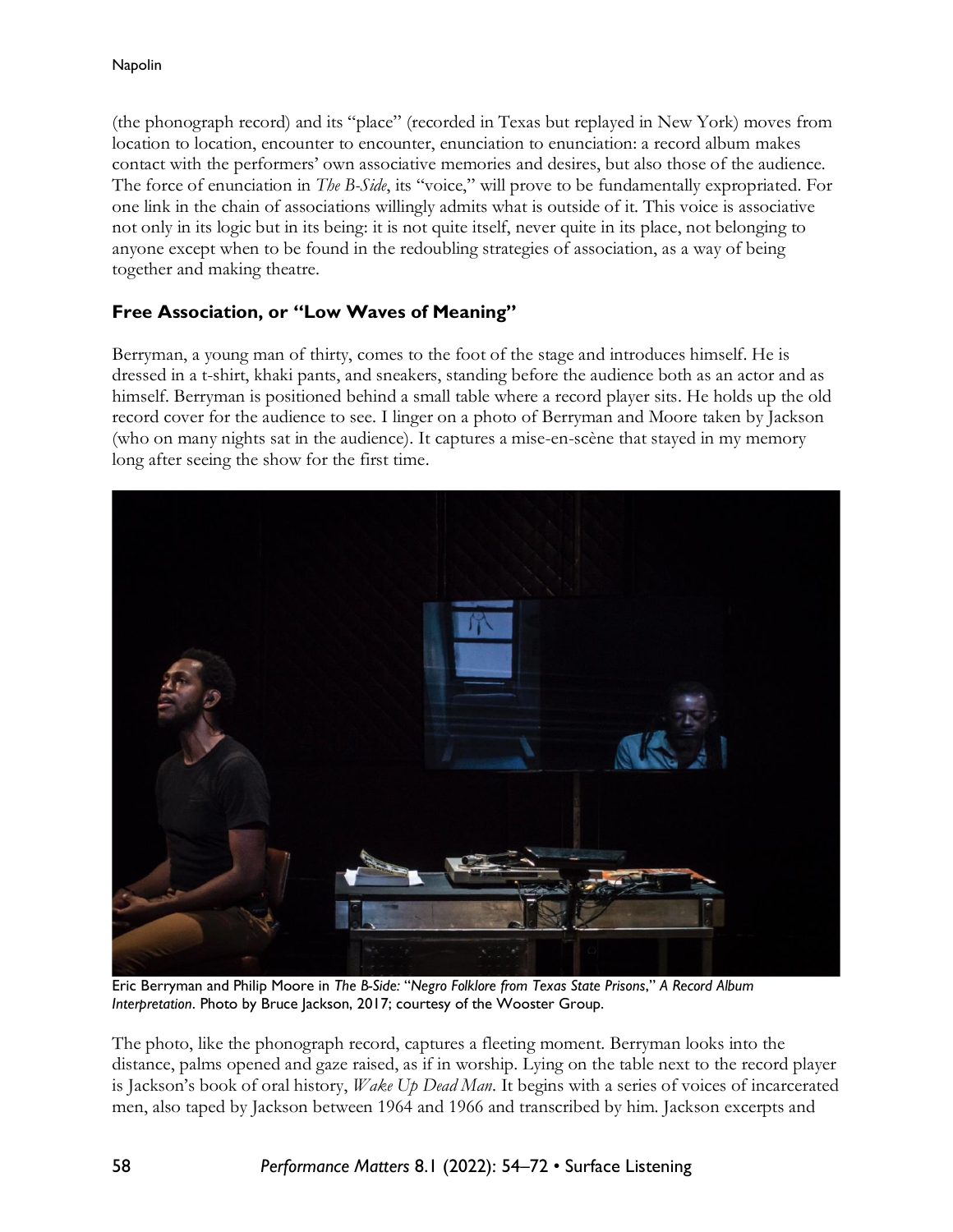collages these voices, testimonies to life on a penal farm, by placing them in rapid succession and without attribution, as if to capture in print orality and what Jackson experienced as a chorus of sentiment ("a new heading indicates another speaker, another time, another place," he notes of its associative presentation [1]). Berryman reads one of the voices transcribed there, and throughout the show, he reflects on the tracks to come by returning to the book while also, without the audience's awareness, adding from Jackson's other publications (it is more important that he appears to be reciting the book verbatim, highlighting the show's pedagogy even as it conceals some of its making). A talking book, he gives voice to the once spoken but now written testimonies as well as to their framing by Jackson.

Jackson took the photo above and many others, photography having accompanied his writing and recording practices from the beginning. His most well-known photos are printed in the book that accompanies Alan Lomax's recordings of Parchman Farm, a state penitentiary in Mississippi. Now in his late eighties, he sat in the audience of the Performing Garage half a century after having travelled to Texas to record and photograph the men at Ellis. The photo of Berryman and Moore is not unlike the first photo of the men listening in the field in being a recording of a recording. Behind Berryman is a screen, and projected onto it, a video image—somewhere between still and moving—of the intimate, private space of his apartment in Harlem. The shifting image of the apartment is situated at the threshold of the public and private. In one image, I see his bed and a pile of phonograph records, and in another, a chair and a window bearing a dreamcatcher. Superimposed on this private space is the live-video image of Moore, who faces Berryman out of frame (in this moment, his back is to the audience, and he and McGruder sit in chairs on stage facing Berryman, an audience inside of an audience). Here, Moore's visage is only visible to the audience because the live camera feed, a longstanding technique of the Wooster Group, projects it onto the screen. Moore doubles himself, both present and telecommunicated. They are photographed by Jackson, not as an ethnographer but as an audience member, who is, too, encountering multiple selves.<sup>8</sup>

Berryman does not stay stationed behind the table in the traditional position of the DJ. He moves around, both DJ and MC. The show is a constant rearrangement of the physical space of listening in the black box theatre, which lacks a proscenium stage and its implied fourth wall. Here, however, he has moved beside or alongside the record player. His position is exemplary of what I have called, after the philosophies of Du Bois ([1902] 1999) and Martin Heidegger, an "alongside voice," as a way of being with, listening to, and aesthetically deploying quotations in the world (Napolin 2020, 134, 281n65). The aesthetics of being alongside involves transferring across—the domain of both translation and transduction, from the Latin *trans-* or "carry over across"—but without overcoming or subsuming physical, spiritual, and political difference in a field of associations. In this way, each object in the photograph of Berryman's apartment marks a distance in space and time from the fields and penal spaces of Ellis as they were fifty years ago. The audience is meant to see him as a "modern man," Valk says (Kate Valk, interview by the author, February 7, 2019).

The superimposed image of the apartment is, in this way, a hinge between realities, but also between ontologies of repetition and supplementation, which is to say whiteness and Blackness. The Wooster Group's techniques of superimposition engage a "black technopoetics" that defines the doubling strategies of technology in the Atlantic world (Chude-Sokei 2015, 11).<sup>9</sup>The LP that Berryman, McGruder, and Moore listen to is inaudible to the audience, but in some moments, the off-stage sound engineer brings it up into the house mix. An echo of it persists just below my awareness, and that trace of audibility contributes to a dynamic event of synchronization and desynchronization. The technologies of the record player, in-ear receiver, and stereo amplification summon the ghosts: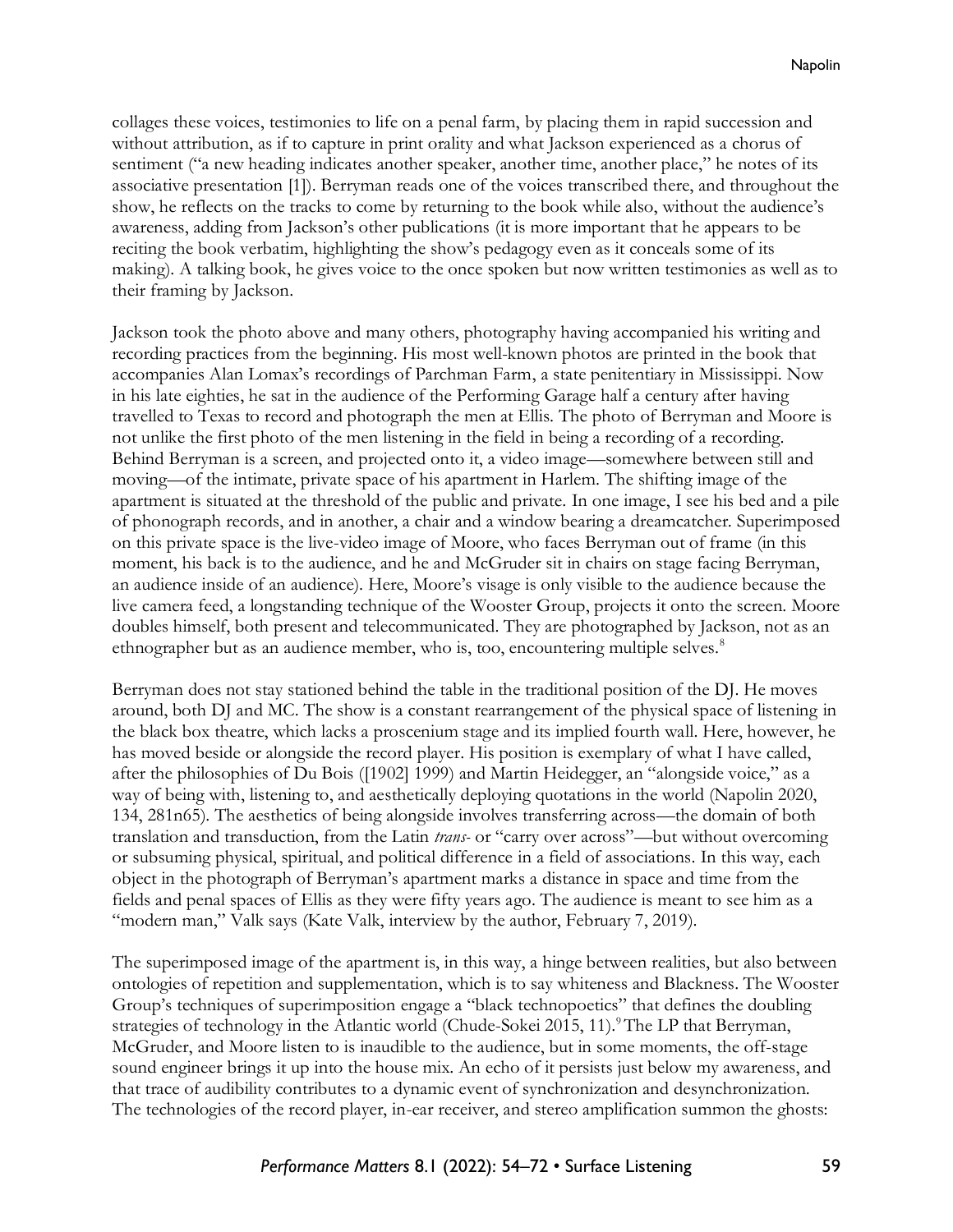it is a dub, from the patios *duppy* or "ghost" or "spirit," a word that took on global significance as it moved from out of the dancehalls of Kingston, Jamaica. The Wooster Group's techniques of doubling are given new meaning in *The B-Side* as a Black diasporic art, one audible in dub and the Yoruba trickster figure. The power of the mix, double exposure, and echo is to inflect one reality dialogically with another other.

I consider the two photographs alongside each other, 1965 and 2017. Berryman once told me that the photograph of the men gathered listening to the tape in the fields of Ellis hangs in his apartment, so I imagined it before I saw it; I wrote to Jackson to ask if he could send it to me. "Often a purely formal bridge—a position, an accent, a detail—effects the passage from one place or an image to another," writes French playwright Jean-Christophe Bailly of associative logic (2020, ix). For Bailly, two seemingly unrelated photographic images "slipped below consciousness," as if in a dream: one a ladder in pastoral France, the other a nuclear shadow of a ladder burned into a wall in Hiroshima or Nagasaki (it is not known which). "The two images thereby revived," he continues, "but they began to function in tandem, and to emit a unique, low wave of meaning" (ix, xii). A dream, but also a historical truth. One photograph haunts and makes way for the other, a channel, such that it is no longer possible or, indeed, necessary to say which comes first in a series. To listen in the mode of free association is to find a "word, image, body movement or turn of phrase striking," Bollas notes. The listener "will not know why this is so" (Bollas 2002, 30).

Only a few years after seeing the show for the first time did I see Jackson's photograph of the men of Ellis. Both images, of Berryman's apartment in Harlem and of the men listening to the recording in the field, are conditioned by a tremendously brutal yet invisible force in the making of the New World. To be sure, such force stands behind and is archived within the enunciation of the state apparatus that incarcerates. It is literalized in the police hail— "Hey, you!"—to which Marxist theorist Louis Althusser (1970) credits subjectivation, or the becoming-subject of the individual before the law. But the singers' enunciative force—fugitive and vibrating between spaces and times—is unrelated to the subject and the individual.

It becomes necessary, then, to distinguish the kinesis that moves between the images—also between the men of Ellis, Berryman, his coperformers, and their audience—from the force that characterizes the making of the subject in the Western philosophic tradition. The kinesis of the form is "elemental," musicologist Shana Redmond (2019) describes in the context of the African American spiritual. These elements, including vibration, are the "fundamental, indivisible . . . pieces that, when combined, produced the new world," Redmond writes. "These elements compose the past that we compel ourselves to recall and the futures that we do not yet know" (Redmond 2019,  $xi$ –xii).<sup>10</sup> The enunciative force of *The B-Side* is an announcement, irreducible to an Althusserian scene whose principal purpose is to subjugate and individuate.

As its enunciative future, the photograph of Berryman's apartment ghosted by Moore is already implied by the photograph of the men listening to themselves in the field at Ellis. This earlier photo is implied as a concrete nonabsence, not a presence, for the men of Ellis did not know how far and in what way their voices would carry nor for whom and for what kind of profit. <sup>11</sup> Being a low wave of meaning, the truth of their association is vibratory. This vibration does not so much precede the images (a chronology) as it is ongoing. It is embodied in one moment by their proximity and wordless intimacy, their association. The low wave, though no doubt overdetermined and contingent, cannot be separated from the way it appears in a particular association. One photograph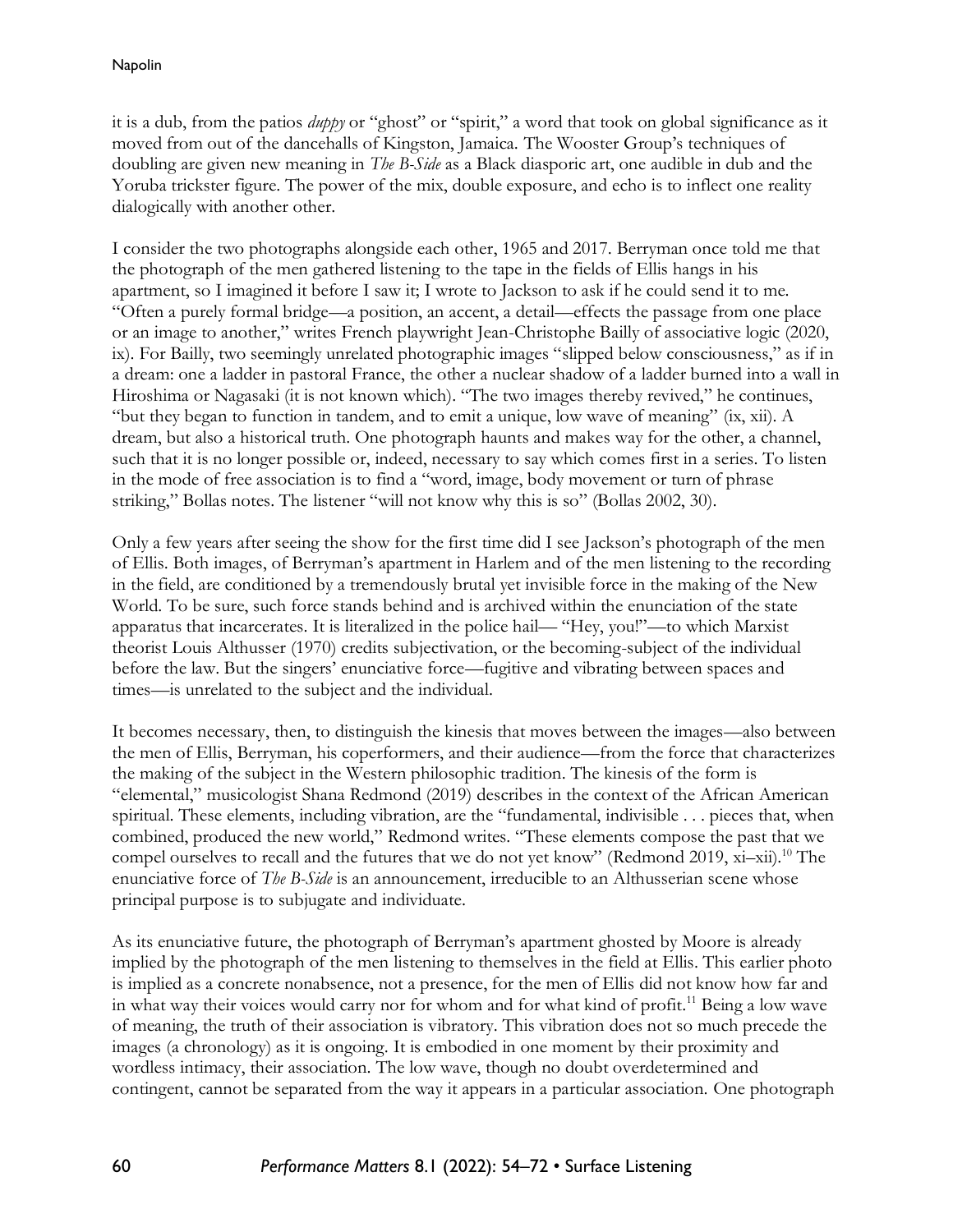could not simply be replaced by a similar one: their existence in time and space, as well as their relation, are singular.

The dream catcher in the simple apartment and the men of Ellis gathered for a moment of rest and enjoyment: together, these images become not iconic but vernacular. Photographs of Black vernacular life, photography historian Tina Campt suggests (2017), emit a vibration unrelated to the sensibility awakened by the confrontation with the spectacular, neither the silence of the grave nor the snuffing out of voice by violence, but a quietness. They may capture a person's movement through institutional worlds, like the immigration photo. They move a viewer in their primacy, "constituted primarily by vibration and contact and . . . defined as a wave resulting from the backand-forth vibration particles in the medium through which it travels" (Campt 2017, 7).

Though opposed, these dual forces—kinesis and subjugation—together organize the recitative sensorium of *The B-Side*. Behind it is the quotidian fact of a pair, the fact that one association can move and link to another. Moore appears superimposed in the live video as a ghostly image in Berryman's photograph of his apartment (ostensibly where he first listened to Jackson's recording). In perceiving that image, also an arrangement, the audience is asked to mark a space or opening for the predecessors, those who are no longer with us but who made the event possible. In its pairing of two rooms, the image is tilted, as if seated on a precipice of the invisible. The dreamcatcher is both a corridor through which images pass and a gatherer, which catches and absorbs. It is a mark of a pan-Indigenous space in the violent making of the Americas but also a marker of the ongoing chain of associations. To be sure, this sign has often been commodified, appropriated, and misused. I dwell on it meditatively, seeing there an escape route, a hatch into the unseen.

This photograph physicalizes the ethical question of how one can become open and receptive to otherness at all. The question is not one of retrieving the ghosts or past selves, as if something about the past might be objectively known (which, as I will return to, includes the fraught past reception of the Wooster Group itself). The show begins with a comportment—the opening—by which one can become aware of the uncaught, nonaccumulated sonic trace. This alertness, sensing behind and beyond oneself, unseats the imperial feeling of knowing, of having been first on any scene. To write alongside *The B-Side* is necessarily to participate in its ongoing, low wave of meaning. The phonographic device ceases to be premised on the nineteenth-century imperial desire for capture and preservation, which entangled the invention of the phonograph with the technologies of canning and embalming (Sterne 2003). Such a desire echoes the erection of cemeteries in the New World. These "cities of the dead," according to Roach, were a sanitizing barrier between the living and the dead meant to suppress Black assembly. Yet, "amid the formal requirements of Eurocentric memory," Roach continues, "there erupts a countermemory" (1996, 61)—a Black historiography.

*The B-Side* is an encounter with storage and reproduction technology attenuated by these spiritual and racial meanings: the ventriloqual is no mere reproduction but sounds "prognosticating echoes" (Chude-Sokei 2015, 73). This sense of association—forecasting through repeating, or a prognostication through harkening back—begins even before the record plays and the performers sing on stage. Berryman does not move the tone arm to begin the act of playback until reading the names of the departed men on the album sleeve. It is a memorial:

Johnnie Adams, W. D. "Alec" Alexander, Virgil Asbury, John Bell, Douglas Cannon, James A. Champion, William Evans, John Gibson, James Hampton, James W. Hobbs, Louis "Bacon & Porkchop" Houston, Johnny Jackson, Floyd James, Lemon Jefferson, Jesse "G. I. Jazz" Hendricks, James Johnson, Joseph "Chinaman"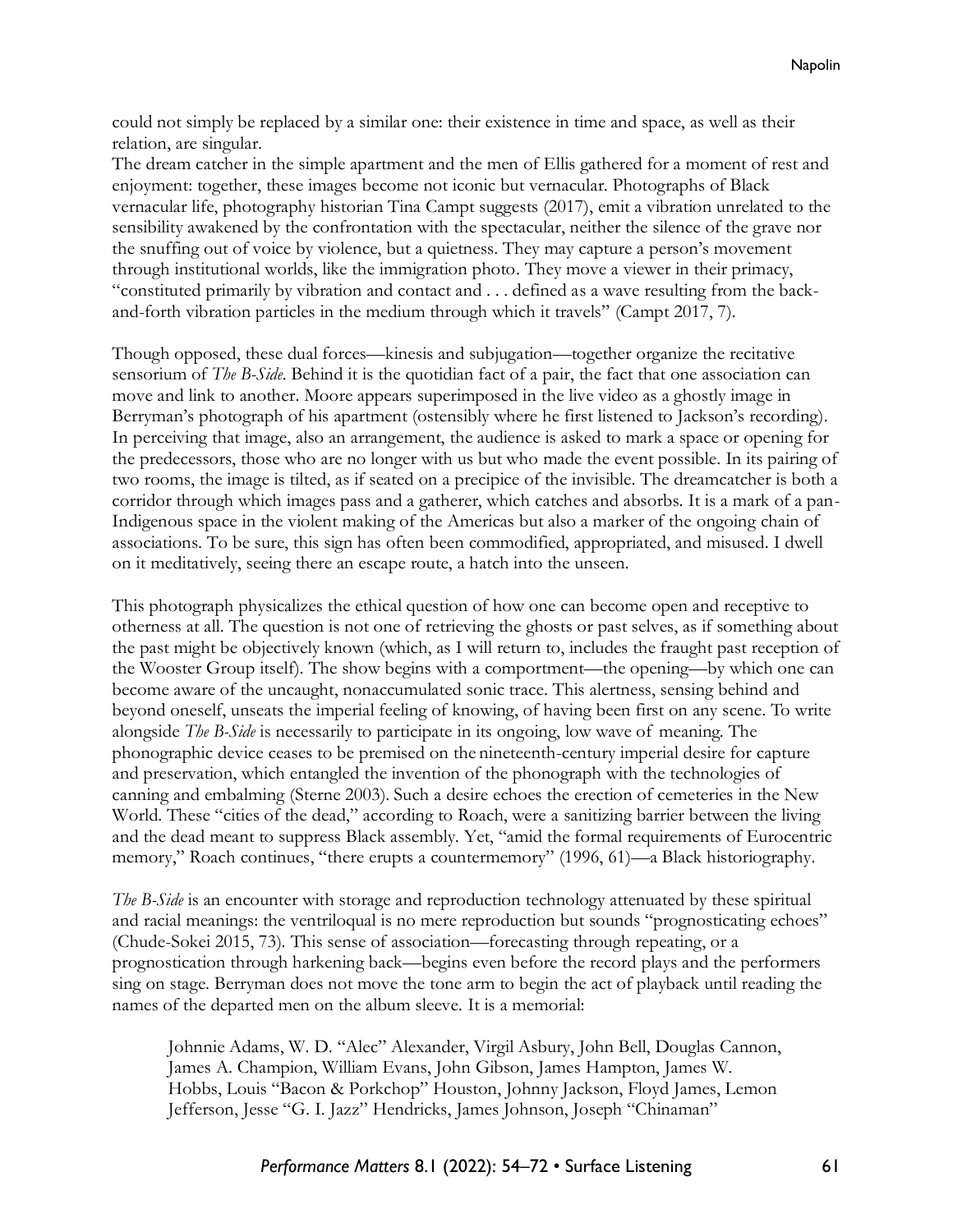Johnson, C.B. "Snuffy" Kimble, Henry Landers, L. Z. Lee, Clem A. Martin, Leroy Martindell, Mack Maze, D. J. Miller, Houston Page, Marshall Phillips, Johnnie H. Robinson, Arthur "Lightning" Sherrod, Albert Spencer, Lee Curtis Tyler, David Walker, Jesse Lee Warren, Venesty Weles, George White, Morgan White, Matt Williams, and Eddie Ray Zachary.

Names have an uncanny dual power to summon: they both call what is by its name and call it into being (the language of Adam and Genesis). The hail is purely reiterative, an empty placeholder inhabitable by anyone (European philosophy's phantasm of the subject). Berryman's enunciation is thus suspended between incantation and recitation. It is both a genesis and harkening back. This duality of Black enunciation is literalized in the figure of the phonograph record itself, which becomes on the scene a "tabula rasa" upon which something new can be written only because something else has been erased (Marriot 2018). 12

Reading aloud, Berryman both rewrites and overwrites. Its many logics function side by side, *The B-Side* being a lesson in reconciliation. Standing before the phonograph and the public, he does not say anything about how audience members are to listen; there are no instructions or mandates about how to respond, whether to give or withhold applause, whether to be silent or laugh. The recitation of names is a pedagogical clue in *The B-Side* that teaches me how to listen, marking the space and cutting it into two: the "here" and "there" of the receptive opening. The space is caught between the rewritten and the as-yet-unwritten, history and the dream, the overdetermined and underdetermined. If antagonism is determined in advance, where everything has already happened, then association depends upon the gift of contingency, a chance encounter.

## **Working and Working Through**

The lights fade just after Berryman holds up his copy of the record and tells the audience it is from his personal collection. Positioned between selves, between the personal and the theatrical, the present and the historical, the spontaneous and the recitative, he tells a story. "So, I was workin' in a Chinese teashop," Berryman begins. His first enunciation at the threshold of the stage has the curious power both to insert his personality and to withhold it (I can't be sure if the show has begun or not). The audience is loosely constituted and assembled by this direct address. He tells us how he had first met Valk by overhearing her and a companion talking at a tea shop. He struck up a conversation and asked if they worked in theatre. Yes, she said, I am an actress in the Wooster Group (some in the audience laugh). In overhearing, the listener becomes a catcher in relation to a sound, the ear overleaping the dyadic unit of linguistics and subject formation, the addressee and addresser, to create an oblique space operating alongside the sanctioned one. Berryman's own obliqueness—his proclivity to overhear—is itself a lesson in receptiveness. For me, some of the pleasure of the story derives from his dissimulation, particularly because to "know" the Wooster Group is also to know that Valk is a critically acclaimed actress.

Berryman continues to tell the story. He says to Valk that he realized he had just seen her directorial debut in *Early Shaker Spirituals*. On stage, Berryman recalls the show's cast as a "bunch of white ladies." In reality, it was multiracial, but the joke works to underscore the "place," as it were, of his Blackness, localized in the visual fact of his skin as it appears in this historically white space, but also the place, more unlocalizable, of his voice in relation to his acts and modes of listening. To whom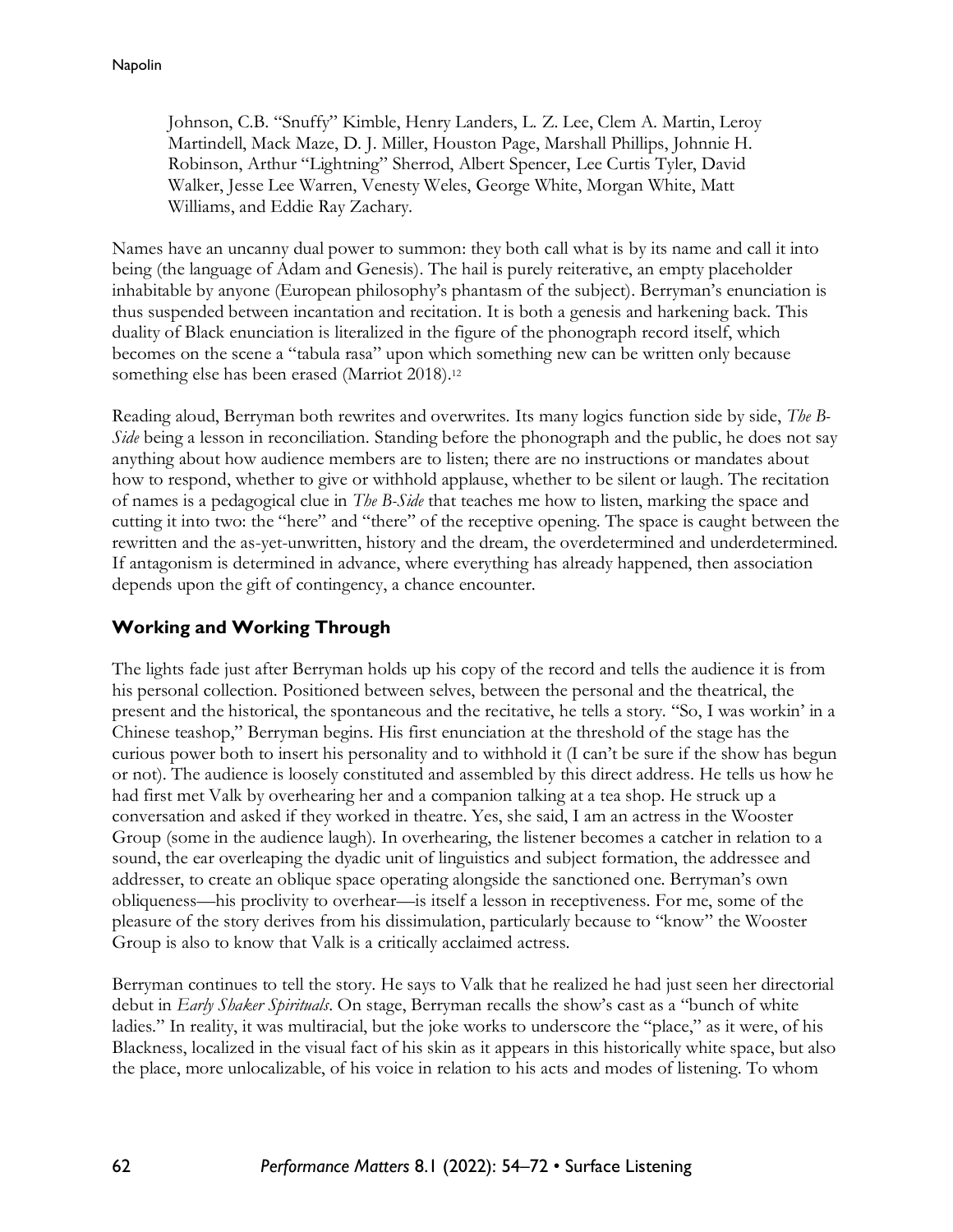shall the show be credited? If it is to be credited not to a voice but to listening, then such a question becomes misguided. The preamble is less concerned with fact than it is with framing.

It was not long after their first encounter that they came together to develop the show. After its initial development, Valk and Berryman had been unsure how to begin. Valk recorded and transcribed Berryman telling the story of their chance meeting to an audience in Korea, Berryman later learning that transcription and reciting it verbatim. He becomes a speaker, listener, and reader at once. It is unclear and perhaps unknowable if, when speaking to the audience in Korea, Berryman intentionally elided the "g" of "working." Berryman reproduces a version of himself as he was before that particular audience abroad (it is possible that the performers were the only Black people in the room that night). Recorded and transcribed by Valk, perhaps the pronunciation is an artifact of white listening, just like Jackson himself drops the "g" from "working" in his opening transcription of anonymous African American men at Ellis in an effort to write their accents. The effect of Berryman's recitation is uncanny and polyphonic, somewhere between spontaneous, colloquial speech and the reproduced, or rehearsed and strategized. Musicologist Derek Baron (2020) describes the effect as a "flickering" between vernaculars (135). The elided "g" signifies, but what? His Blackness or his Americanness, or both and for whom? Perhaps it is a sonic trace of migration. "I have no deep ties to the American South, all of my family has primarily for more than a century been based in Maryland and frequented Philly and New York," he replied when I asked. "I am born and raised in Baltimore. Which is not the Deep South but is technically the south and was a slave state. I never thought of myself as southern until I got out of Baltimore and somebody heard me say 'Y'all'" (Berryman, email to author, November 2, 2020).

Berryman told me that the songs, for him, represent "the root" and "the beginning" (Berryman, interview by the author, June 6, 2020). What is the origin of a voice? To speak is already to sound like others. One must seek not origins but what Edward Said (1985) calls "beginnings." The ear of the other may, nonetheless, restlessly attempt to "root" a person's voice, to suss out the traces of origin. But the "voice" is made of the most pliable material, not only rooted but "routed" (Lipsitz 1997). From the moment *The B-Side* begins, it poses the question, what does it mean to sound Black? The old literary question, "who speaks," can only be answered through a pairing: who listens?<sup>13</sup>

Berryman is well aware that he stands before the mostly white audience in the Performing Garage, which has never before seen an all-Black cast in this space. When he sees Black people in the audience, Berryman tries to find them after the show, curious to know how they heard of it at all. He told me about this curiosity after performing one night, just before scooting away to find some young people he had seen, a scene of listening within a scene of listening, a paratextual encounter. Berryman also told me that McGruder and Moore are neighbours in the same apartment building. Moore, a long-time associate of the Wooster Group, joined *The B-Side* when Berryman and Valk came together to develop it. He told McGruder about it in their shared hallway. McGruder said he knew that record and its songs well. A performer himself, he joined the cast. These are the informal spaces where theatre begins, not unlike the empty chair below the dream catcher in Harlem in which I imagine Berryman listening to music.

The story of the Chinese tea shop both marks and transgresses the boundaries of inside and outside, inclusion and exclusion. The story, as recited, is ambiguous and leaves open the possibility that Berryman served Valk in a more traditional sense. It introduces a different register of labour in a show that takes work songs as its material and gestures to, without underscoring, the fact that an audience may harbour questions about a power imbalance. What he does not say in his opening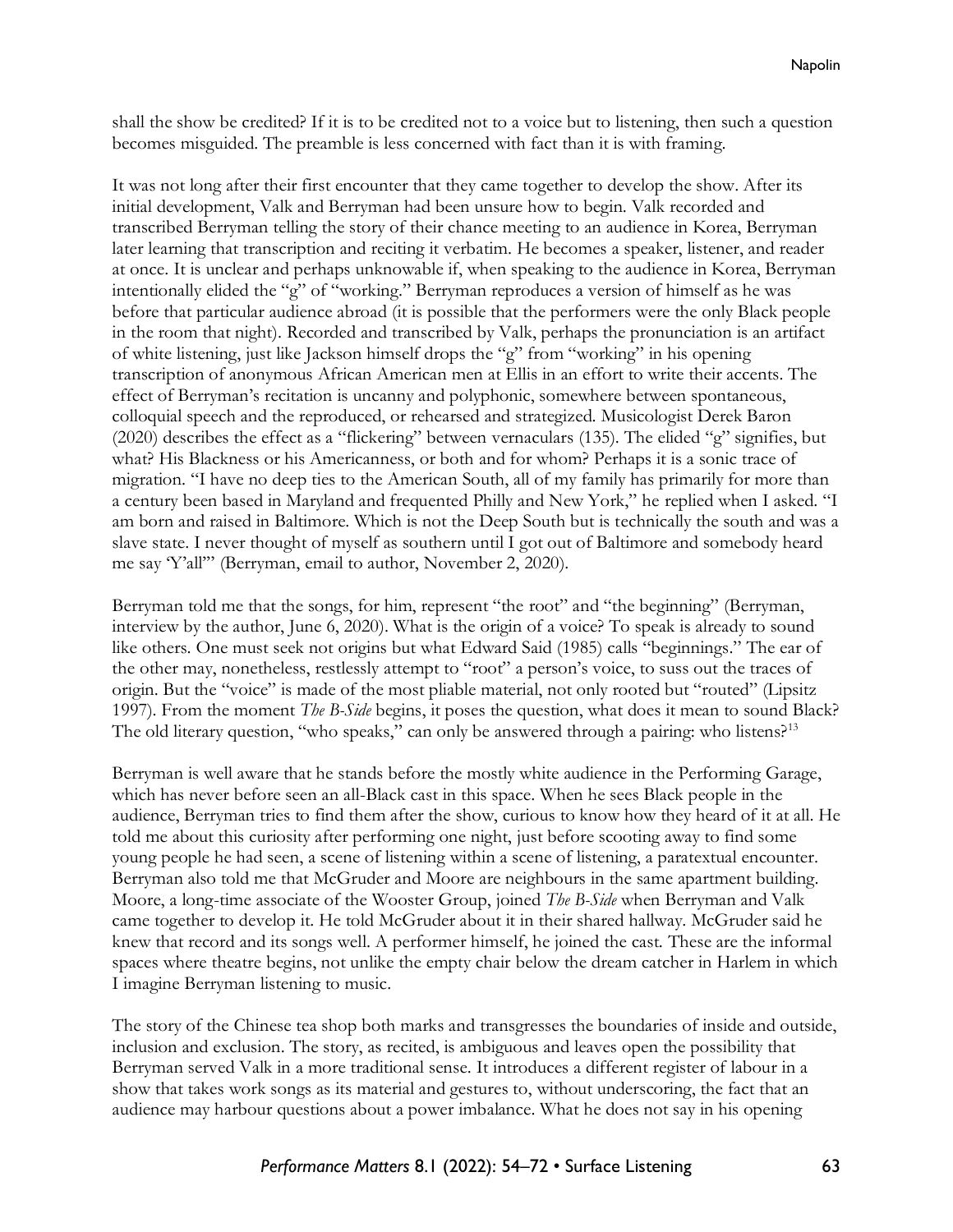address is something Berryman corrected in my earliest draft of this essay. "I was not working" at the shop, he wrote to me. He was apprenticing to become a tea master. But that is not the line in the show, repeated night after night. It is significant that Berryman rejects the very phrase that appears in his studied, onstage self-description (I will not say "originates in" because who knows what conversation took place between actor and director to direct the story). To be sure, speakers continually adequate themselves, their words, and sonorities to a hypothesized or sensed reception of others. Black speakers must continually modulate the voice in a world defined by anti-Blackness (Stoever 2016). Perhaps "working" (or "workin'") was the best way to explain it that night in Korea; perhaps it remains the best way to explain to an audience at the Performing Garage.

The preamble indirectly addresses a skepticism that some audience members might bring to the Garage in advance. To go back over the tapes in *The B-Side* involves a self-conscious commentary on the Wooster Group's use of blackface in the past, in *Emperor Jones* and other shows directed by LeCompte. *The B-Side* was not directed by LeCompte, who, to some extent, steps aside in her own company so that others can inhabit new roles. It was directed by Valk, an actress who appeared in blackface in other shows. Though an oblique commentary on the Wooster Group's traditions, the self-consciousness of *The B-Side* is not an attempt to undo them. For that would be to claim that the current work is merely a reaction. Berryman's opening story begins in medias res ("So, I was workin' . . ."). *He* tells us how far back to go (recall that the company bio includes only the foundations and the present). If you want to know where to begin, in other words, listen not to the depth but the surface. Berryman tells Valk what show he had seen (*Early Shaker Spirituals*). It is a story of chance encounter. The show is "about" what it means, or what it *can* mean, for Berryman to have encountered the company and, in turn, for the audience to have encountered Berryman and the record through the company.

In this midst of this association, the video image of the apartment in Harlem inserts a cut or *nota bene* in the theatre: a reminder that the threshold of the room, the one in which I, or "we," sit listening, surpasses its tentative boundaries and four walls. It is a meditation on the theatrical space's social constitution and limits. This "we" is not formed in advance, and it will also vary from night to night. Writing of the Rodney King trial in the United States, Black feminist theorist Christina Sharpe (2012) notes King's often-quoted question in the aftermath: "Can we—can we get along?" In its stutter or redoubling, it is an "almost unaskable yet repeatedly asked question surely connected to a history of terror; surely connected to the pronoun 'we,'" Sharpe writes. To seek a language for white consumption of Black suffering and for "historical and present violence," Sharpe continues, is labour that splits Black people into both "witness and participant." King's repetitive question indexes that split, as if two selves speak, or one speaks and another listens, the one a witness and the other a participant. This self-reflexive split is endemic to recitation itself. Sharpe suggests, after the work of Elizabeth Alexander, that for King to have repeated the almost unaskable question (the almost unsayable first-person plural) is to look "for the join" (2012, 828).

*The B-Side* asks its audience to listen to the join. In joining Berryman, the Wooster Group takes up something far less contained than in previous works. *The B-Side* resounds four hundred years of the Black Atlantic, making the theatre its transducer. Black being is in the room. In this preamble, also a metaphysical opening, the audience is asked to take a risk, and not only because familiarity with the Wooster Group will not go very far. It amplifies the space of encounter qua encounter, which frames the replaying of the record. Berryman recounts on stage how he told Valk that, not knowing her, he had already hoped to be in touch. After he sat in the audience of *Early Shaker Spirituals*, he immediately started drafting on his iPhone the email "to someone named Kate Valk." Not yet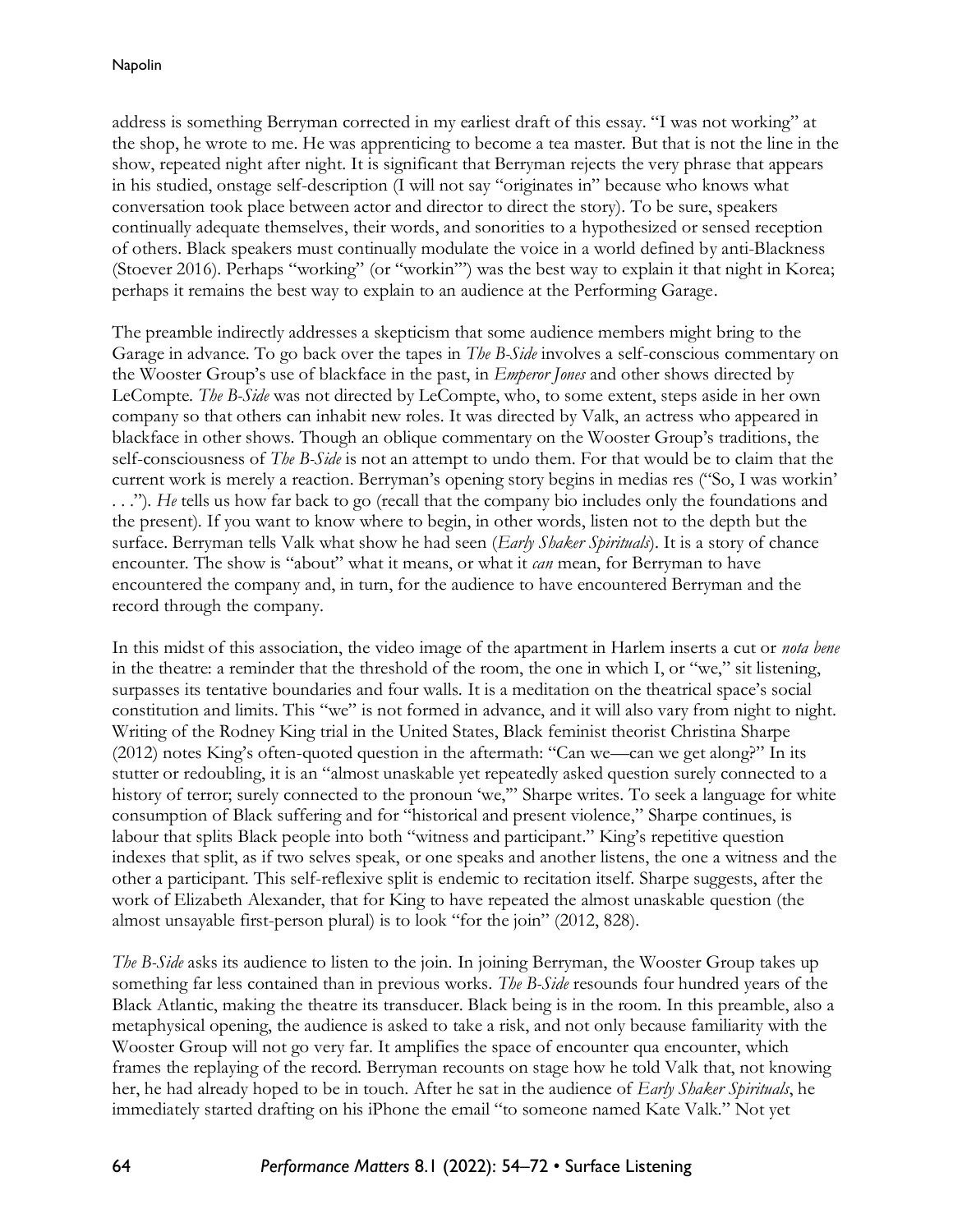having an address, he saved a draft without an addressee. The chance encounter is an oblique space where associations drift outside of the dyadic units of subject and object, which are unoccupiable and empty linguistic placeholders.

Indexed on the stage in a corner, where a teapot and two cups sit, tea is a marker of that space as well as of Berryman's praxis as an artist: to become suffused. Berryman comes from a family of prominent jazz musicians, and he often heard music played at home, also learning saxophone from his uncle. Because his battered copy of *Negro Folklore from Texas State Prisons* was without the original liner notes, Berryman laboured over the tracks, replaying them again and again as mp3s, struggling to hear the words through the men's bygone southern accents. He was engaging in the work of transcribing the songs while also learning to sing them: he was working over their surface. The songs, but also toasts and tall tales, were so stunningly present to him that he thought they must not simply be listened to but recited.

When he and Valk began working on the show, Berryman was twenty-seven years old, the same age as Jackson, a Jewish man from Brooklyn, when he took his recording trip to Texas funded by Harvard. Berryman found Jackson's email address and, after writing to him twice, had not heard back. The emails were lost in a digital non-space until they arrived, much delayed. Again, something of free association is outside of the sender/receiver dyad. The show is an accumulation of these associative, contingent movements. It is not a given that the show would take place. Its having happened is premised upon almost having not. Berryman learned that Jackson had already written down the lyrics of the tracks in the original liner notes, which he sent to Berryman. The two began to correspond, forming a friendship premised upon reciprocity, a love of music, orality, tales, talking, and listening. Two techniques and motivations; one shared object (the record).

The technique of verbatim recitation involves becoming host to what Valk calls the "source." "You are thinking, I know this . . . but you have to go back always to listen. . . . We go back together, collectively. You perform and then you come back, come back to the source" (Valk, interview by the author, February 7, 2019). From this perspective, the source cannot be fully mastered. It is absolute in its capacity to produce differences. These differences are constituted as much by the strength of individual collective memory as by its weaknesses and failures. The past reproduces itself in the present, but, like the source, it is infinite in its detail.

To go back over the tapes and see what went wrong is not to master the past but to return to it so that a different relationship to the present can become possible. Certainly, a cultural institution can engage in antiracist training or receive a mandate to change from without, but that cannot take the place of going back over the tapes, a version of what Freud called "working through." Though Freud meant the depth of the self, he also meant its surface. Linguistically, mental processing or "working through" (*Durcharbeitung*) is a close companion to revision (*Verarbeitung*, or "workmanship" in the sense of processing and finishing). The two terms, one theoretical and the other practical, are closely related in Freud's corpus. He was an author who announced his ongoing proclivity to revise his texts. To repeat, Freud also contended, is a failed form of memory; where we cannot remember, we repeat. In the Pair, we recite the past so as to open up the chance—not without its risks—that the story can end differently this time; it is a repetition with a difference.

Berryman explained to me how, in one early rehearsal, Valk directed Berryman to deliver a particular line differently. It was not a line from one of the songs, but from the pauses in between, where Berryman addresses the audience (reading from Jackson's writings and transcriptions). He remembers that she said, "You sound angry." Berryman explained to Valk that her remark was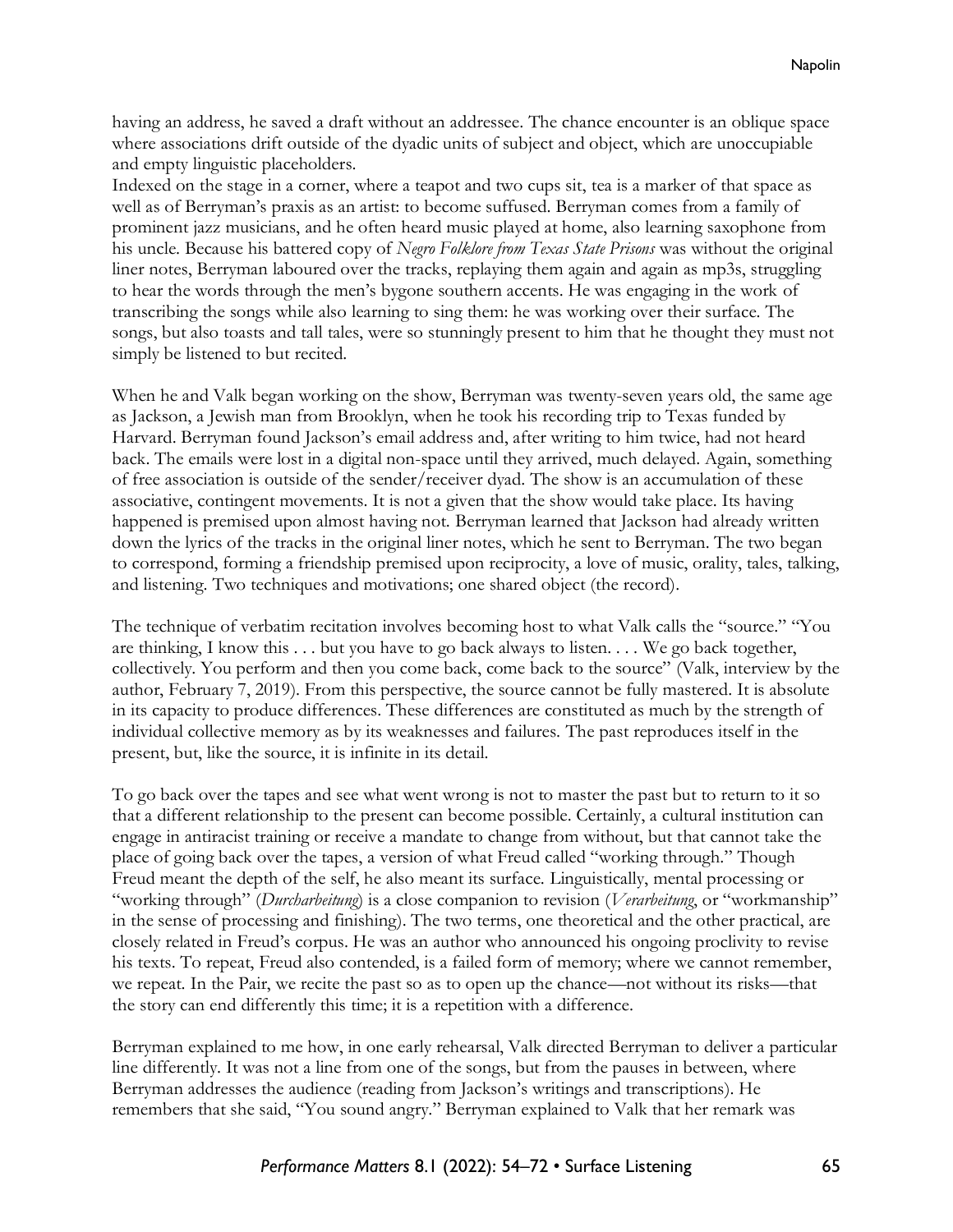injurious: it was freighted, though not intentionally, with a history of a white failure to listen but also with the fact that white women can call upon the force of the law to snuff out Black men. To associate is not to be free from the social; it is to be committed to it, committed even to "the return of the unwanted." To take a pause such as this is to ask others to hear themselves and become witnesses to their own speech, or to do the work. It is to ask someone to become responsible (from the Latin, *respondere*, or "to respond") for its effects, which can never fully align with intention. In *The B-Side*, performing and directing maintain themselves in acts of listening and returning; incomplete, sometimes, they must vulnerably and, still wounded, begin the work again.

*The B-Side* participates in this work of the chain of associations as both receptivity and risk. Its beginning is not with the Wooster Group nor with Jackson; it is with Berryman's encounter with the record, which happens again, night after night. It is vocation, whose etymology shares that of vocalist, from the Latin *vocare*, or "to call" or "to invoke" (Cavarero 2005, 81). Berryman displays his iPhone on the stage, a sign of vocation in a transmedial, transitional space. There will be a calling. His phone sits on the stage next to the tea set and across from the analog record player that becomes strangely contemporary. It is oriented toward desire. Berryman's opening address is a lyric one moving between two realities and temporalities, a given and a not yet.

## **The Source**

Nearing the second side of the record, the performers sing "See How They Done My Lord," a spiritual that meditates on death and resurrection. Berryman's vocal apparatus channels that of Houston Page, the tenor and lead on the original recording, someone who cannot sing as well as he, also an older man who hears a bit flat but also in quarter tones. Berryman reproduces Page's swallowing, a man who seems to sing to himself, just before Berryman again becomes our narrator and MC, sliding into a youthful and well-projected vocality. The ghost flits away just after having overtaken him so completely. Berryman told me he had been drawn to the Wooster Group's techniques precisely because they were an alternative to putting the record in a museum. The Wooster Group's work, Valk said, "is an act of transduction. . . . The past comes through us, comes through our being. . . . We put ourselves with the artifact" (Valk, interview by the author, February 7, 2019). In *The B-Side*, the exactitude of recitation yields an ongoing, collective transduction. In Berryman's phrase, he is not singing along to a voice; he is "in the voice"—a document of what Alexandra Vazquez (2013) might call "listening in detail." The singer does not possess or master the voice, nor is the distance across which it sounds intractable. The recorded artifact is, in some precise sense, a resonator.

Berryman's statement is, then, a subtle reversal of yet a companion to Valk's comment on technique, that the "past comes through us."<sup>14</sup> It relates to the cultural, aesthetic, and ontological specificity of what it means for African American performers to be channelling the voices of those whose ancestors were also property. Recitation is expropriating, not because it appropriates, but because it rejects the property relation of "having" a voice. Through the in-ear receiver, the vocalist hears not himself singing in the inner vibrating sanctum of self-hearing, but the voice of the other he is to surrogate. To listen to the record is to listen to the self. Traversing the in-ear receiver, listening folds the sounds outward from the interiority of reception. The sound is their reception; the reception is the sound, the ongoing work of listening twinned by sounding.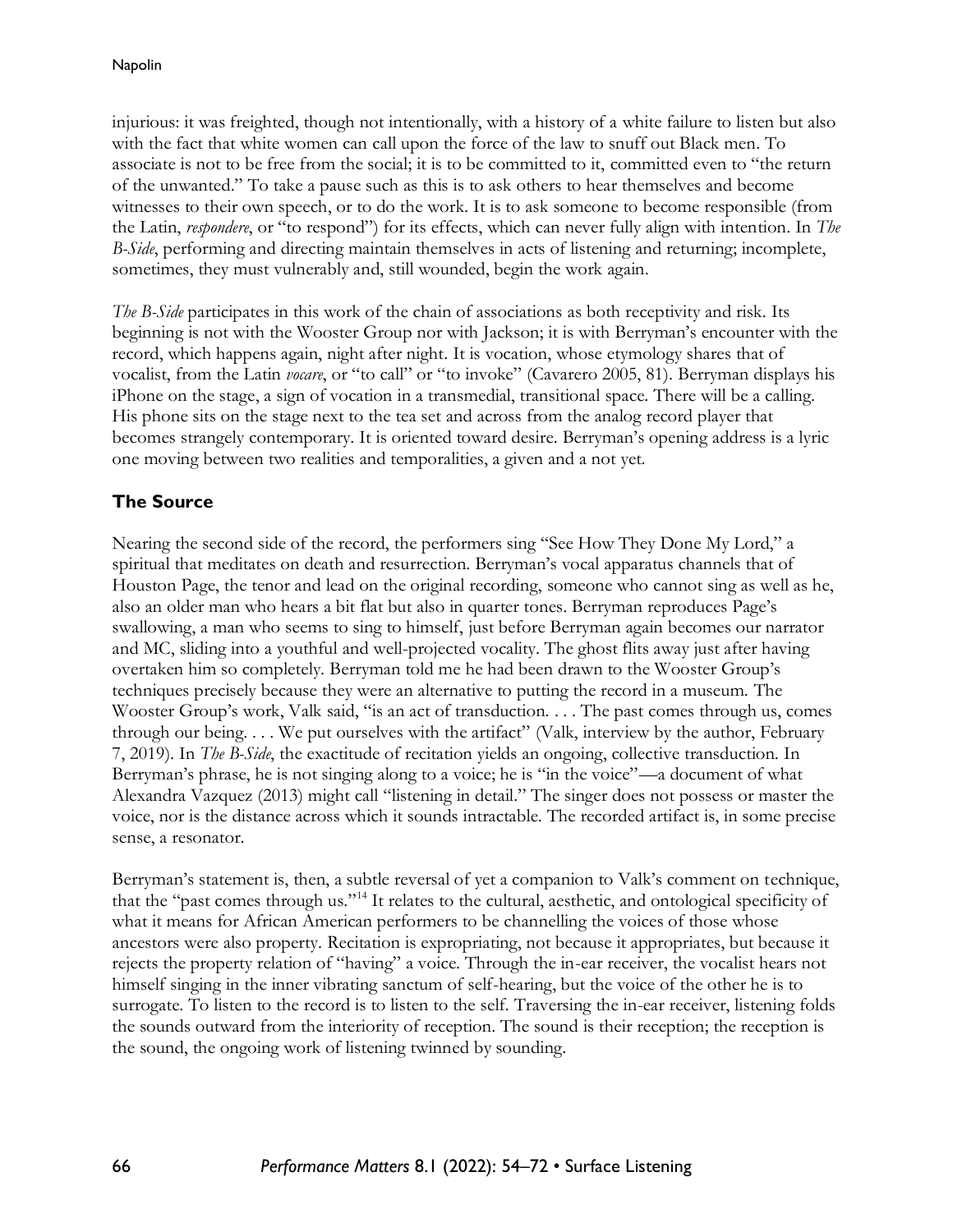Before playing the record, Berryman turns his attention to the surface of the record, to the practice of cleaning it and the needle. It is a ritual of care for an artifact. The performer stands before the artifact as what Valk calls "the relic." The relic appears: as a surface, it is visible, tangible, and open to the senses. Berryman's desire "to learn the songs, *really* learn them," an act of personal discovery, partners with but is irreducible to Valk's desire and perspective as a director. No relic is indifferent to its modes of handling and listening, or what bell hooks (1992) calls, in the context of ethnography, "the perspective and standpoint" of the one who discovers (152). Finding and abandoning so-called "raw material" are not neutral matters of "personal choice" (152). The relic risks being appropriated by the white artist, but also the collector. <sup>15</sup> With *The B-Side*, the record is not something to have. Nor is it what Szendy (2008) calls "something to be heard" (99). In this case, to listen to the record—among its listeners are the singers on stage—is to "assume *responsibility for its making*" (Szendy 2008, 99). The three performers sing as they are listening; they are re-sounding the recording, such that singing and listening are simultaneous acts. <sup>16</sup> Berryman returns to the record with each new track, moving the tone arm. The record never leaves the stage and maintains its split status, both declarative ("this is a record") and enlivened. *The B-Side* does not allow you to forget the artifactual existence of the recording, its distance and singularity, nor the voices of the enslaved people that, unrecorded, resonate through it.

The prison, as it echoes the slave plantation in the fields of Ellis, is connected to others like it along the Brazos and Trinity rivers, and cannot be heard directly in *The B-Side*, except in fleeting moments. "Rattler," a song that moved along the rivers through Texas prisons, transmits knowledge of how to evade Walker hounds (Jackson 1965). In the recording, I can hear traces of the outdoors, the faint sound of birds just beyond the inner corner of the DOC where Jackson recorded it. In 1964, he did not yet own a portable recorder. The men were not singing in the field but rather anywhere Jackson could set up his device, like the prison dentist's office. In a duet, these and other felicities of the source material, like Joseph "Chinaman" Johnson's inimitable whistling, rise briefly into the house mix (the room where I am listening). *The B-Side*, as chronotope, does not so much include details as it refuses to diminish the situation of the recording's event, its ambient setting. The performance is not only voicing and re-voicing; it is situating and resituating. It means something to be resituated here in the Performing Garage, and by Berryman, who has no direct experience of incarceration. The fundamental situation of sounds—incarceration and penal labour—is invisible except through these resonant and acousmatic contingencies. Through the continued presence of the video screen on stage, which displays not a prison, but Berryman's apartment, the entirety of the performance remains an acousmatic event, a sound whose source is unseen.

It is imperative that there be no fictional elements in *The B-Side*. The theatre is continually heard declaratively as a theatre, never becoming something other than what it is. The performers do not attempt to look like the men in the recording, nor are there metonyms that would remind the audience of agricultural prison space.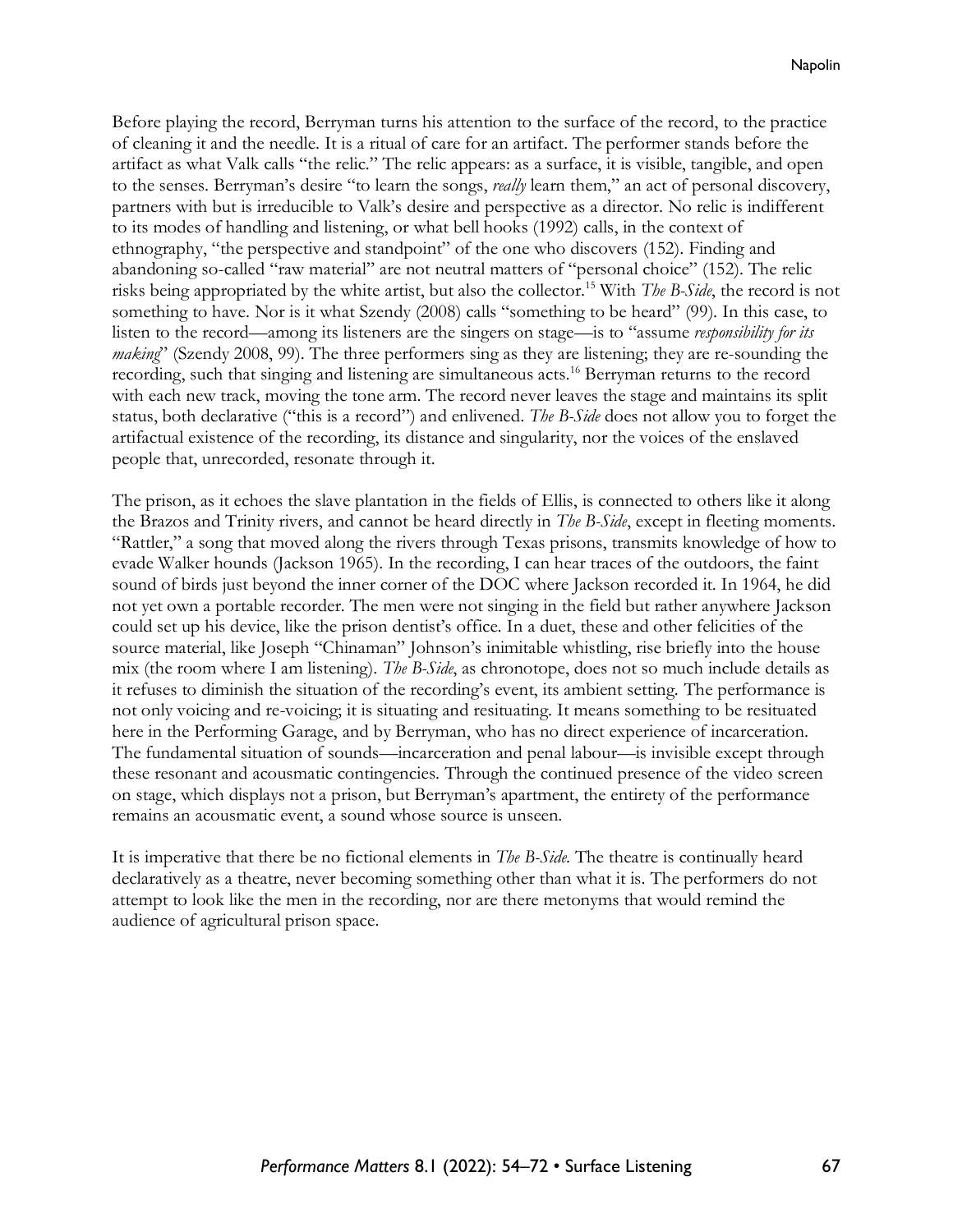

Untitled, 1965. Ellis Prison, Huntsville, TX (photographer unknown; courtesy of Bruce Jackson). "I recorded a lot of tree-cutting songs that day," Jackson wrote to me. Looking at the entire roll of film, Jackson did not see a field guard in any of the frames but supposes he had given his camera to the guard "and asked him to take the photos." There is a missing third gaze framing and aestheticizing, but also containing and controlling the scene of encounter.

*The B-Side* does not attempt to overcome an emotional aporia, the gap between this free space and the unfree one, the painful fact that the performers, and "we" through them, are listening to men who were in prison. The performers ask for a certain kind of justice in not positioning themselves as speakers. They position themselves chiefly as listeners and receivers; they listen to what the record says, and in singing, they both testify and listen. The performers never claim to occupy the place of the missing men. It is in that distance that all the performance's ethical charge is produced.

If in recording one can give "second life to things" (Coles 1997, 249), then in *The B-Side*, life and death, finitude and infinitude touch. The live video image visualizes the *memento mori* and multiplying effect. The three—Berryman, McGruder, and Moore—become the many, the community. Each of the performers is doubled, such that the three men are both themselves and, through projection, a visible sign of missing others, including Asian Americans and Black women.<sup>17</sup> Three men gather around the phonograph, hands placed on the table, below which sits a vestige of a stage, a small fragment or sign. It is just enough to create a minor distance through which theatre occurs. It is the natal space that opens each time storytellers and actors face each other and start something new.

When the record draws to a close, the last track, "Forty-Four Hammers," continues to play from a small on-stage speaker. It was performed by the younger men of the DOC, and it bears traces of their modernity, their experience with AM radio and its modes of presentation, including the desire to be recorded and broadcast. Moore and McGruder leave the stage, and the stage lights dim. Berryman sits, his back to the audience holding his iPhone, to watch a final and fleeting moment of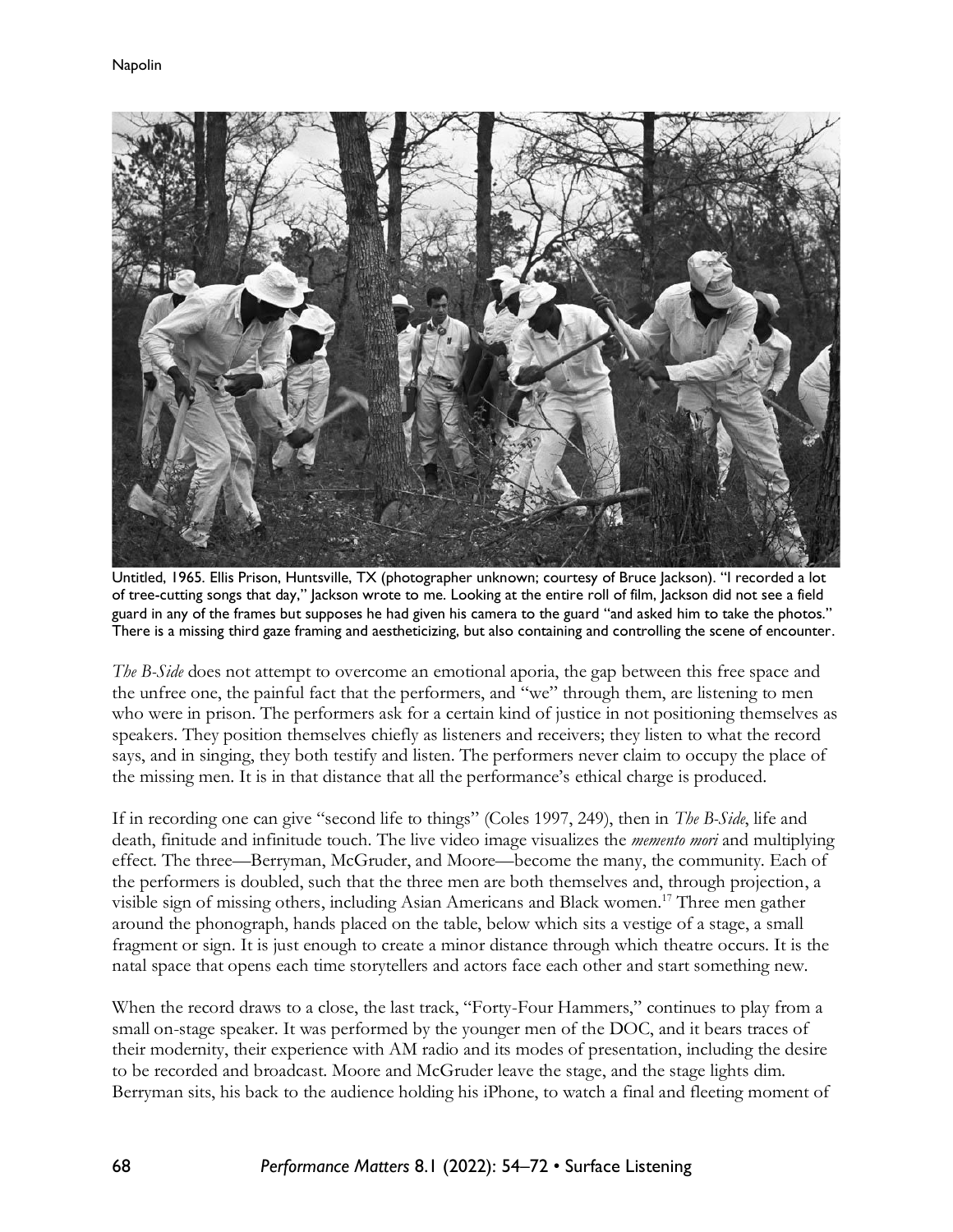cinema projected before us. It is a shard of archival footage, shot by Jackson and Pete Seeger, of the men at Ellis labouring in the field. It is the only image of penal space in the show. The audience sees their bodies swinging axes ("hammers") in unison. Berryman's face is projected onto the same screen through the live video camera pointed at him. I watched Berryman watching, thinking, and listening as the echo of the men's axes filled the room.

Berryman brings the audience to the record album that compelled and haunted him. But what circulates in *The B-Side* is the part of the self that is not itself at all. The song issues not from the inner but the outer, which owes itself to others, whether ancestors or strangers. The Shakers called their practice "labor" and their songs "gifts." Through transduction, the artifact maintains its being as a gift. The spiral groove disappears into the centre and returns to its source.

#### **Acknowledgements**

Thanks to the many forums that listened to versions of this work over the years. Gratitude to Daphne Brooks, Brian Kane, and the members of the "Black Sound and the Archive Working Group" at Yale; the "Black Entanglements of Visual and Expressive Culture" panel at the 2019 ASA convention; the organizers and members of "The Revolutions in Sound" conference in 2020 at the University of Maryland; David Buchanan, David Eng, Dixon Li, Kerry McAuliffe, Paul Saint-Amour, Chi-ming Yang, and the members of the "Latitudes Working Group" at Penn; Eric Berryman, Michael B. Gillespie, Bruce Jackson, Kate Valk, Julia Stern, and the anonymous peer reviewer, whose comments greatly improved this essay.

#### **Notes**

1. Though I did not ask him, I wondered how the recitative valences of the Quran could be heard in *The B-Side*.

2. Silverman here describes the dynamics of transference, which carries the developmental past into the present as the analyst and analysand sit together in a room.

3. McGruder was already an associate. Moore had long been working in downtown theatre and with other company associates and members.

4. The Wooster Group has continually returned to forms of exact recitation of archival footage.

5. For a discussion of race, melancholy, and sound technology in Freud, see Napolin (2020).

6. In the enunciative field, statements "are residual," that is, "they are preserved by virtue of a number of supports and material techniques" (Foucault 1982, 123–24).

7. Stephen Best writes, "Property is individual, i.e. indivisible (Latin, sixth century, *individuus*, from Greek *atmos*, not cuttable, not divisible)—'not divisible,' incapable of possession by any other than that 'one' who bears 'title'" (2004, 326n91). Atmosphere is derived from *atmos*, and thus part of this semantic field. One thinks, too, of the *dérive*, which according to French Marxist theorist Guy Debord is "a technique of rapid passage through varied ambiances" ([1958] 2021, n.p.).

8. It would be another project to consider what it meant for Jackson to return to his ethnographic recording made so long ago and to listen to it made art by the Wooster Group (at present, he is writing such a project). Berryman continually asks Jackson, now in his late eighties, questions about his moods and writerly intentions when he produced these works in his twenties, stirring up memories of an old self that Jackson had forgotten.

9. Chude-Sokei adopts the broadest possible definition of the term "technopoetics" as the manifestation of the technological in the cultural, literary, and philosophical. "Black," as a modifier of technopoetics, involves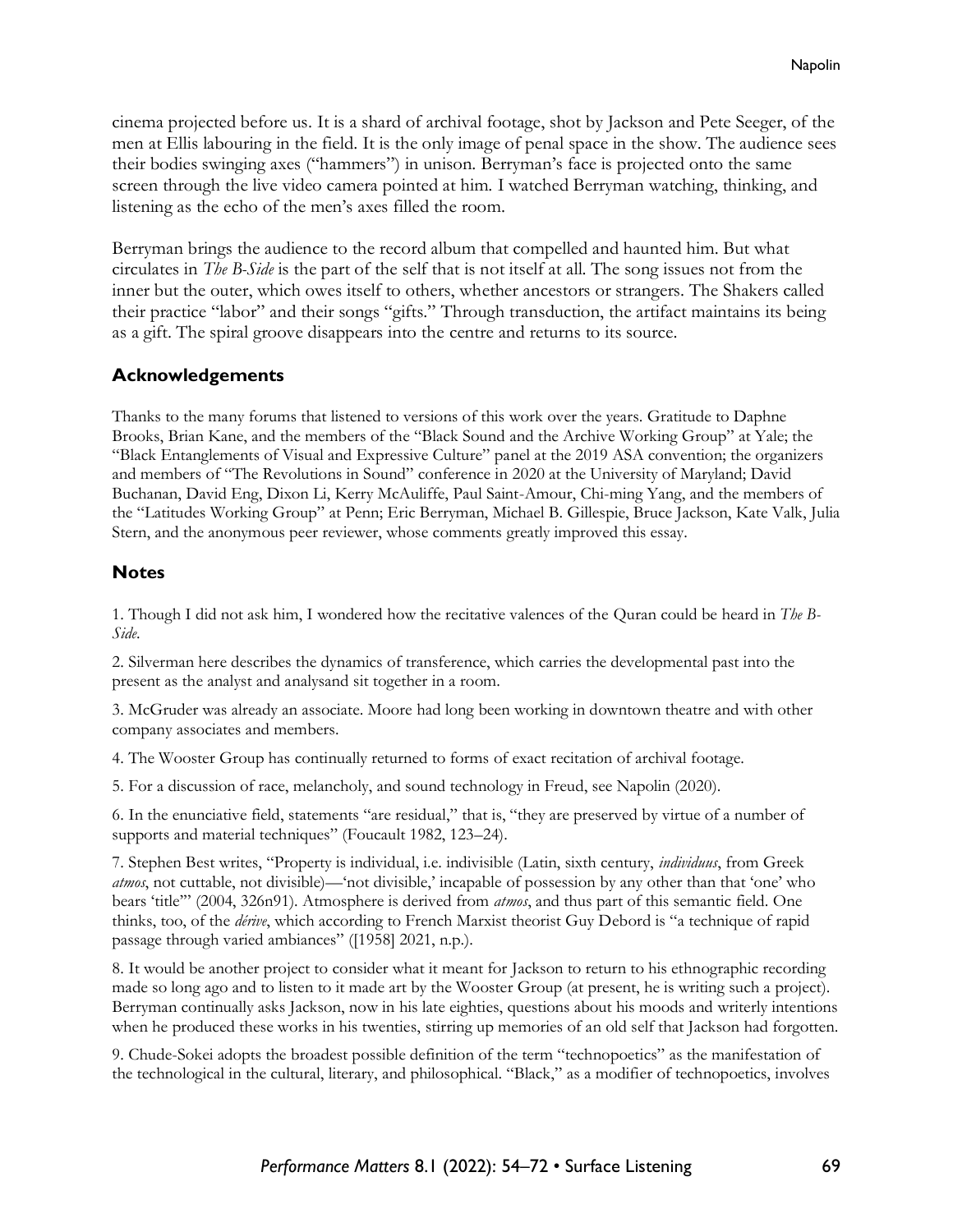the simple "historical fact that technology itself has carried racial meanings" prior to its engagement (2015, 11).

10. The "we" of Redmond's statement is all human beings, but she never loses the sense that the kinetics of the African American spiritual, its "movement formula," includes a "proximity to enslavement and other unfree labor."

11. The carrying poses a fundamentally different relation to death and mortality than that ordained by racial capital. Slavery historian Daina Ramey Berry (2016) has shown how enslavement persists beyond death, enslavers accumulating value from slave mortality through a variety of legal and financial instruments, including speculation and insurance. In this way, futurity is harnessed not only through birth but in death. This harnessing goes for the recorded voice in its ongoing production of value through sales and distribution.

12. Drawing from Walter Benjamin's Judaic thought, critical theorist David Marriott describes inscription and erasure as they characterize the messianism of Blackness and the anticolonial itself, which he names after Frantz Fanon, a "tabula rasa." The anticolonial is, Marriott writes, "radically *unwritten*" (2018, 3).

13. For a discussion of the cultural politics of listening in relation to Black and white antagonism in the US, see Stoever (2016). For a discussion of timbre in relation to African American music, see Napolin (2017) and Eidsheim (2019).

14. Thank you to Masi Asare, whose comments on the draft of this essay were invaluable to revising this section.

15. Daphne Brooks (2021) describes the expropriating practices of the blues hunter, the subculture of white men who travelled to the South in search of "lost" 78rpm records: "they pursue and stow away this precious 'thing' that they identify in the record" (281). It would take more space than I am allotted here to discuss Jackson's complex relationship to the men he recorded, but it is important to recall his galvanizing sense that a tradition of song was about to disappear, or a salvage ethnography.

16. Working with Valk, Berryman learned this longstanding Wooster Group technique, and he says it took him more time than he anticipated to get used it. Becoming a student in this way, his voice was defamiliarized to some extent, since Berryman is not only trained in but teaches Lessec, a vocal method.

17. Asian Americanness and its uneasy relation to Black/white antagonism are marked by Chinaman's unexplained nickname, Berryman's apprenticing at "a Chinese teashop," and the importance of the show's early performance in Korea. Black women are among the storytellers the performers watch on a monitor that plays Bill Farris's 1975 documentary *I Ain't Lying* just out of the sightlines of the audience (they see it; we do not). Berryman borrows movements from the footage, stitched into his performing body. On the record, the men also sing to each other about women, longing for sex and romantic intimacy, as well as for the mother. Historian Shobana Shankar (2013) notes that work songs are historically associated with African American men, despite having been sung by incarcerated women (and also recorded by Lomax and others). "The fact that these women have remained largely invisible," Shankar writes, "despite their public performances for men who became eminent figures in musicology, suggests a great deal about layers of inequality and silence racial and gendered—in the very projects that aimed to reveal and record the Delta Blues" (2013, 184). See Brooks (2021), the first of a three-volume series dedicated to studying these and other African American women invisible to official history.

## **References**

Althusser, Louis. 2022. "Ideology and Ideological State Apparatuses," 1970. Translated by Ben Brewster. [https://www.csun.edu/~snk1966/Lous%20Althusser%20Ideology%20and%20Ideological](https://www.csun.edu/~snk1966/Lous%20Althusser%20Ideology%20and%20Ideological%20State%20Apparatuses.pdf)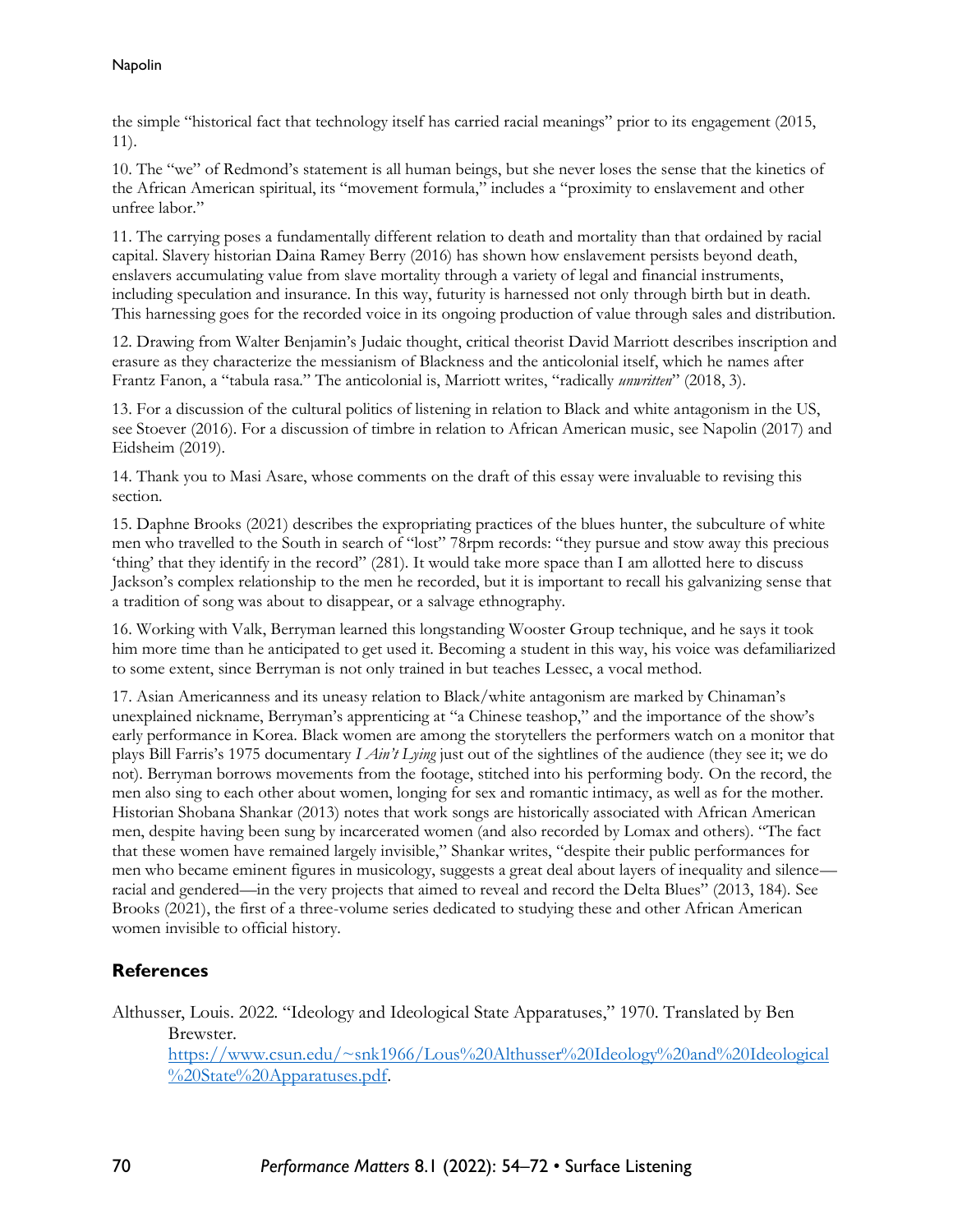- Benedict Anderson. (1983) 2006. *Imagined Communities: Reflections on the Origins and Spread of Nationalism*. New York: Verso.
- Bailly, Jean-Christophe. 2020. *The Instant and Its Shadow: A Story of Photography*. Translated by Samuel E. Martin. New York: Fordham University Press.
- Baron, Derek. 2020. "Conjuring Abolition Phonography in *A Record Album Interpretation*." *TDR/The Drama Review* 64, no. 3 (September): 132–49. [https://doi.org/10.1162/dram\\_a\\_00947.](https://doi.org/10.1162/dram_a_00947)
- Barthes, Roland. 1977. "The Death of the Author" [1967]. In *Image, Music, Text*, 142–48. Translated by Stephen Heath. London: Fontana.
- Best, Stephen, and Sharon Marcus. 2009. "Surface Reading: An Introduction." *Representations* 108 (1): 1–21. [https://doi.org/10.1525/rep.2009.108.1.1.](https://doi.org/10.1525/rep.2009.108.1.1)
- Best, Stephen M. 2004. *The Fugitive's Properties: Law and the Poetics of Possession*. Chicago: University of Chicago Press.
- Bollas, Christopher. 2002. *Free Association*. Cambridge, UK: Totem Books.
- Brooks, Daphne. 2021. *Liner Notes for the Revolution: The Intellectual Life of Black Feminist Sound*. Cambridge, MA: Harvard University Press.
- Campt, Tina M. 2017. *Listening to Images*. Durham, NC: Duke University Press.
- Cavarero, Adriana. 2005. *For More Than One Voice: Toward a Philosophy of Vocal Expression*. Translated by Paul A. Kottman. Stanford: Stanford University Press.
- Cha, Theresa Hak Kyung. (1982) 2001. *Dictee*. New York: Tanam Press. Reprint, Berkeley: University of California Press.
- Chude-Sokei, Louis. 2015. *The Sound of Culture: Diaspora and Black Technopoetics*. Middletown, CT: Wesleyan University Press.
- Coles, Robert. 1997. *Doing Documentary Work*. New York: New York Public Library.
- Crawley, Ashon T. 2016. *Blackpentecostal Breath: The Aesthetics of Possibility*. New York: Fordham University Press.
- Du Bois, W. E. B. (1902) 1999. *The Souls of Black Folk: Authoritative Text, Contexts, Criticism*. Edited by Henry Louis Gates Jr. and Terri Hume Oliver. New York: W. W. Norton.
- Debord, Guy. 2021. "Definitions," 1958. *Situationist International Online*. Translated by Ken Knabb. [https://www.cddc.vt.edu/sionline/si/definitions.html.](https://www.cddc.vt.edu/sionline/si/definitions.html)
- Eidsheim, Nina Sun. 2019. *The Race of Sound: Listening, Timbre, and Vocality in African American Music*. Durham, NC: Duke University Press.
- Etchells, Tim. 1999. *Certain Fragments: Texts and Writings on Performance*. New York: Routledge.
- Foucault, Michel. 1982. *The Archaeology of Knowledge and the Discourse on Language*. New York: Vintage.
- hooks, bell. 1992. "Is Paris Burning?" In *Black Looks: Race and Representation*, 145–56. Boston: South End Press.
- Jackson, Bruce. 1965. *Negro Folklore from Texas State Prisons*. Elektra, 33⅓ rpm LP.
- ———. (1972) 1999. *Wake Up Dead Man: Hard Labor and Southern Blues*. Edited by Bruce Jackson. Athens: University of Georgia Press.
- Klein, Lauren F. 2013. "The Image of Absence: Archival Silence, Data Visualization, and James Hemings." *American Literature* 85, no. 4 (December): 661–88.
- Lipstiz, George. 1997. *Dangerous Crossroads: Popular Music, Postmodernism, and the Poetics of Place*. New York: Verso.
- Marriott, David. 2018. *Whither Fanon? Studies in the Blackness of Being*. Stanford: Stanford University Press.
- Napolin, Julie Beth. 2017. "Elliptical Sound: Audibility and the Space of Reading." In *Sounding Modernism: Rhythm and Sonic Mediation in Modern Literature and Film*, edited by Julian Murphet, Penelope Hone, and Helen Groth, 109–29. Edinburgh: University of Edinburgh Press.